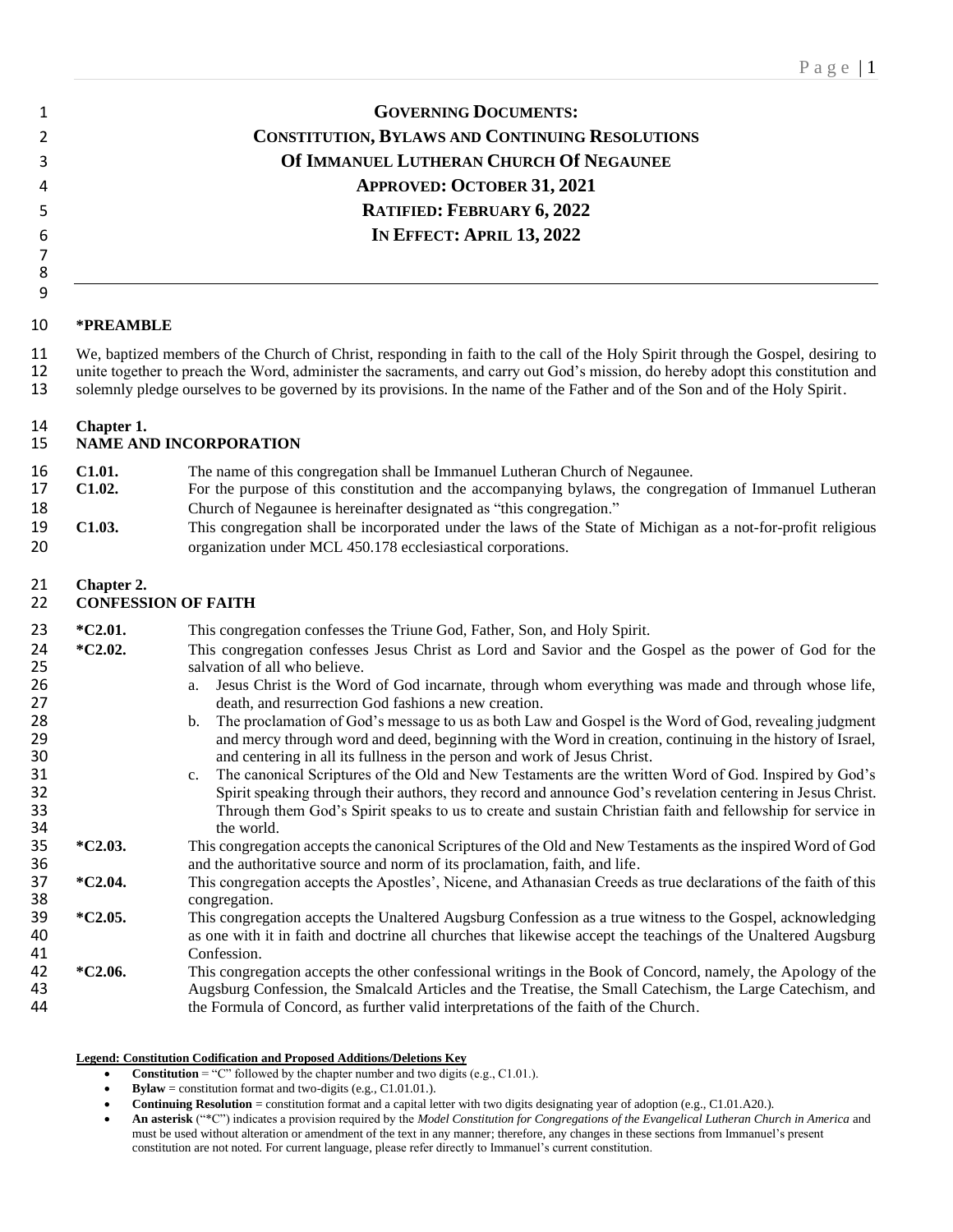1 **\*C2.07.** This congregation confesses the Gospel, recorded in the Holy Scripture and confessed in the ecumenical creeds 2 and Lutheran confessional writings, as the power of God to create and sustain the Church for God's mission in 3 the world.

# 4 **Chapter 3.**

### 5 **NATURE OF THE CHURCH**

- 6 **\*C3.01.** All power in the Church belongs to our Lord Jesus Christ, its head. All actions of this congregation are to be 7 carried out under his rule and authority.<br>8  $\text{*C3.02.}$  This church confesses the one, holy, ca
- 8 **\*C3.02.** This church confesses the one, holy, catholic, and apostolic Church and is resolved to serve Christian unity 9 throughout the world.
- 10 **\*C3.03.** The Church exists both as an inclusive fellowship and as local congregations gathered for worship and Christian 11 service. Congregations find their fulfillment in the universal community of the Church, and the universal Church 12 exists in and through congregations. The Evangelical Lutheran Church in America, therefore, derives its 13 character and powers both from the sanction and representation of its congregations and from its inherent nature<br>14 as an expression of the broader fellowship of the faithful. In length, it acknowledges itself to be in as an expression of the broader fellowship of the faithful. In length, it acknowledges itself to be in the historic 15 continuity of the communion of saints; in breadth, it expresses the fellowship of believers and congregations in our day. 16 our day.<br>17 \*C3.04. This chu
- 17 **\*C3.04.** This church, inspired and led by the Holy Spirit, participates in The Lutheran World Federation as a global 18 communion of churches, engaging in faithful witness to the gospel of Jesus Christ and in service for the sake 19 of God's mission in the world.<br>20  $\ast$ C3.05. The name Evangelical Luthera
- 20 **\*C3.05.** The name Evangelical Lutheran Church in America (ELCA or "this church") as used herein refers in general 21 references to this whole church, including its three expressions: congregations, synods, and the churchwide 22 organization. The name Evangelical Lutheran Church in America is also the name of the corporation of the church church video organization to which specific references may be made herein. churchwide organization to which specific references may be made herein.

### 24 **Chapter 4.**

### 25 **STATEMENT OF PURPOSE**

- **26** \*C4.01. The Church is a people created by God in Christ, empowered by the Holy Spirit, called and sent to bear witness 27 to God's creative, redeeming, and sanctifying activity in the world.
- <sup>\*</sup>C4.02. To participate in God's mission, this congregation as a part of the Church shall:<br>29 a. Worship God in proclamation of the Word and administration of the sacrame
- a. Worship God in proclamation of the Word and administration of the sacraments and through lives of prayer, 30 praise, thanksgiving, witness, and service.
- 31 b. Proclaim God's saving Gospel of justification by grace for Christ's sake through faith alone, according to the apostolic witness in the Holy Scripture, preserving and transmitting the Gospel faithfully to future 32 the apostolic witness in the Holy Scripture, preserving and transmitting the Gospel faithfully to future generations. 33 generations.<br>34 c. Carry out Cl
- 34 c. Carry out Christ's Great Commission by reaching out to all people to bring them to faith in Christ and by<br>35 doing all ministry with a global awareness consistent with the understanding of God as Creator, Redeemer, 35 doing all ministry with a global awareness consistent with the understanding of God as Creator, Redeemer, 36 and Sanctifier of all.
- 37 d. Serve in response to God's love to meet human needs, caring for the sick and the aged, advocating dignity 38 and justice for all people, working for peace and reconciliation among the nations, standing with the poor
- 39 and powerless, and committing itself to their needs.<br>40 e. Nurture its members in the Word of God so as to gr 40 e. Nurture its members in the Word of God so as to grow in faith and hope and love, to see daily life as the 41 primary setting for the exercise of their Christian calling and to use the gifts of the Spirit for their life 42 42 together and for their calling in the world.<br>43 f. Manifest the unity given to the people of (
- 43 f. Manifest the unity given to the people of God by living together in the love of Christ and by joining with other Christians in prayer and action to express and preserve the unity which the Spirit gives. 44 other Christians in prayer and action to express and preserve the unity which the Spirit gives.<br>45 \*C4.03. To fulfill these purposes, this congregation shall:
	- To fulfill these purposes, this congregation shall:
- 46 a. Provide services of worship at which the Word of God is preached and the sacraments are administered.
- 47 b. Provide pastoral care and assist all members to participate in this ministry.<br>48 c. Challenge, equip, and support all members in carrying out their calling in
- 48 c. Challenge, equip, and support all members in carrying out their calling in their daily lives and in their 49 congregation.
- 50 d. Teach the Word of God
- 51 e. Witness to the reconciling Word of God in Christ, reaching out to all people.
- 52 f. Respond to human need, work for justice and peace, care for the sick and the suffering and participate responsibly in society.
- 53 responsibly in society.<br>54 responsibly in society. 54 g. Motivate its members to provide financial support for this congregation's ministry and the ministry of the 55 other expressions of the Evangelical Lutheran Church in America.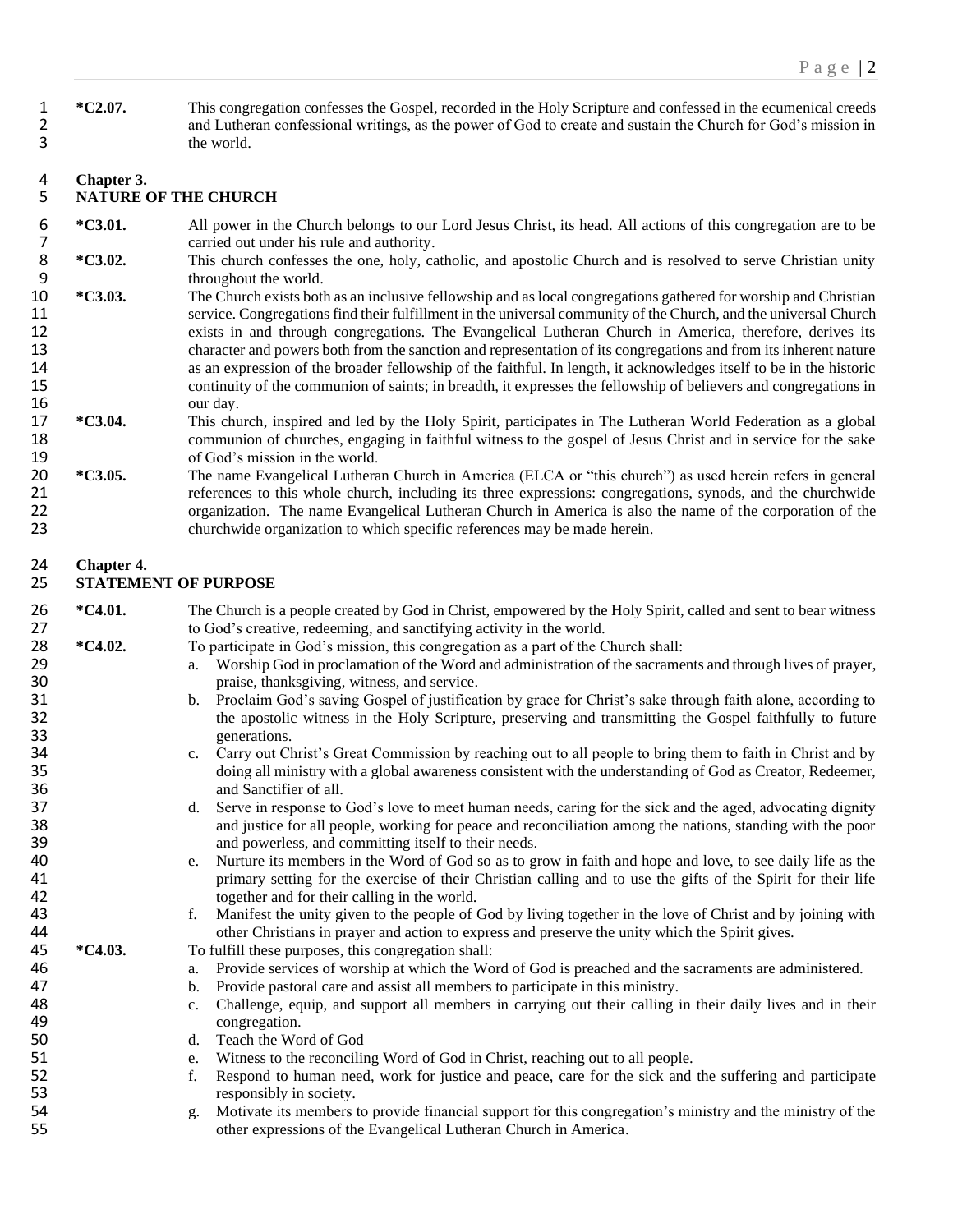| 1<br>$\overline{2}$<br>3<br>$\pmb{4}$<br>5<br>$\boldsymbol{6}$<br>$\overline{7}$ | *C4.04.                                 | Foster and participate in interdependent relationships with other congregations, the synod, and the<br>h.<br>churchwide organization of the Evangelical Lutheran Church in America.<br>Foster and participate in ecumenical relationships consistent with churchwide policy.<br>i.<br>This congregation shall develop an organizational structure to be described in the bylaws. The Congregation<br>Council shall prepare descriptions of the responsibilities of each committee, task force, or other organizational<br>group and shall review their actions. Such descriptions shall be contained in continuing resolutions in the section<br>on the Congregation Committees.                                          |
|----------------------------------------------------------------------------------|-----------------------------------------|---------------------------------------------------------------------------------------------------------------------------------------------------------------------------------------------------------------------------------------------------------------------------------------------------------------------------------------------------------------------------------------------------------------------------------------------------------------------------------------------------------------------------------------------------------------------------------------------------------------------------------------------------------------------------------------------------------------------------|
| $\,8$                                                                            | *C4.05.                                 | This congregation shall adopt and periodically review a mission statement which will provide specific direction                                                                                                                                                                                                                                                                                                                                                                                                                                                                                                                                                                                                           |
| 9<br>10<br>11<br>12<br>13<br>14                                                  | *C4.06.                                 | for its programs.<br>References herein to the nature of the relationship between the three expressions of this church—congregations,<br>synods and the churchwide organization—as being interdependent or as being in a partnership relationship<br>describe the mutual responsibility of these expressions in God's mission and the fulfillment of the purposes of<br>this church as described in this chapter, and do not imply or describe the creation of partnerships, co-ventures,<br>agencies, or other legal relationships recognized in civil law.                                                                                                                                                               |
| 15<br>16                                                                         | Chapter 5.                              | POWERS OF THE CONGREGATION                                                                                                                                                                                                                                                                                                                                                                                                                                                                                                                                                                                                                                                                                                |
| 17<br>18<br>19                                                                   | *C5.01.<br>*C5.02.                      | The powers of this congregation are those necessary to fulfill its purpose.<br>The powers of this congregation are vested in the Congregation Meeting called and conducted as provided in<br>this constitution and bylaws.                                                                                                                                                                                                                                                                                                                                                                                                                                                                                                |
| 20<br>21<br>22<br>23<br>24                                                       | *C5.03.                                 | Only such authority as is delegated to the Congregation Council or other organizational units in this<br>congregation's governing documents is recognized. All remaining authority is retained by this congregation.<br>This congregation is authorized to:<br>call a pastor as provided in Chapter 9;<br>a.<br>terminate the call of a pastor as provided in Chapter 9;<br>b.                                                                                                                                                                                                                                                                                                                                            |
| 25<br>26<br>27<br>28                                                             |                                         | call a minister of Word and Service;<br>c.<br>terminate the call of a minister of Word and Service in conformity with the constitution of the Evangelical<br>d.<br>Lutheran Church in America;<br>adopt amendments to the constitution, as provided in Chapter 16, amendments to the bylaws, as specified<br>e.                                                                                                                                                                                                                                                                                                                                                                                                           |
| 29<br>30<br>31<br>32<br>33<br>34<br>35<br>36                                     |                                         | in Chapter 17, and continuing resolutions, as provided in Chapter 18;<br>approve the annual budget;<br>f.<br>acquire real and personal property by gift, devise, purchase, or other lawful means;<br>g.<br>hold title to and use its property for any and all activities consistent with its purpose;<br>h.<br>sell, mortgage, lease, transfer, or otherwise dispose of its property by any lawful means;<br>i.<br>j.<br>elect its Congregation Council, boards, and committees, and require them to carry out their duties in<br>accordance with the constitution, bylaws, and continuing resolutions; and<br>terminate its relationship with the Evangelical Lutheran Church in America as provided in Chapter 6.<br>k. |
| 37<br>38<br>39<br>40<br>41                                                       | *C5.04.                                 | This congregation shall elect from among its voting members laypersons to serve as voting members of the<br>Synod Assembly as well as persons to represent it at meetings of any conference, cluster, coalition, or other<br>area subdivision of which it is a member. The number of persons to be elected by this congregation and other<br>qualifications shall be as prescribed in guidelines established by the Northern Great Lakes Synod of the<br>Evangelical Lutheran Church in America.                                                                                                                                                                                                                          |
| 42<br>43<br>44                                                                   | C5.05.                                  | This congregation shall have a mission endowment fund that will operate as specified in this congregation's<br>continuing resolutions. The purpose of the mission endowment fund is to provide for mission work beyond the<br>operational budget of this congregation.                                                                                                                                                                                                                                                                                                                                                                                                                                                    |
| 45<br>46                                                                         | Chapter 6.<br><b>CHURCH AFFILIATION</b> |                                                                                                                                                                                                                                                                                                                                                                                                                                                                                                                                                                                                                                                                                                                           |
| 47<br>48                                                                         | *C6.01.                                 | This congregation shall be an interdependent part of the Evangelical Lutheran Church in America or its<br>successor, and of the Northern Great Lakes Synod of the Evangelical Lutheran Church in America. This                                                                                                                                                                                                                                                                                                                                                                                                                                                                                                            |
| 49<br>50<br>51                                                                   | *C6.02.                                 | congregation is subject to the discipline of the Evangelical Lutheran Church in America.<br>This congregation accepts the Confession of Faith and agrees to the purposes of the Evangelical Lutheran<br>Church in America and shall act in accordance with them.                                                                                                                                                                                                                                                                                                                                                                                                                                                          |
| 52<br>53<br>54                                                                   | *C6.03.                                 | This congregation acknowledges its relationship with the Evangelical Lutheran Church in America in which:<br>This congregation agrees to be responsible for its life as a Christian community.<br>a.<br>This congregation pledges its financial support and participation in the life and mission of the Evangelical<br>b.                                                                                                                                                                                                                                                                                                                                                                                                |

- Lutheran Church in America.
-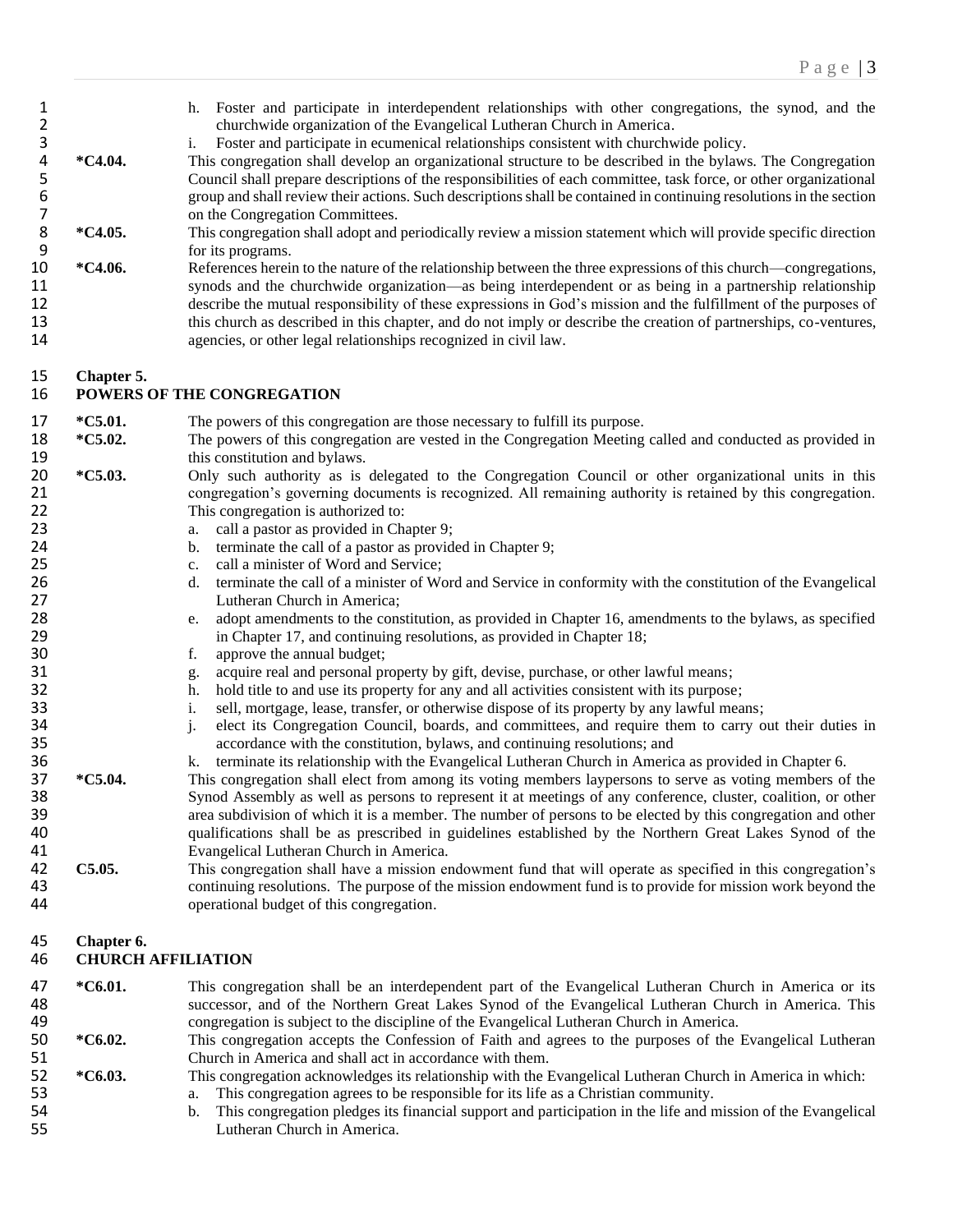| 1              |         | c.             | This congregation agrees to call pastoral leadership from the roster of Ministers of Word and Sacrament of        |
|----------------|---------|----------------|-------------------------------------------------------------------------------------------------------------------|
| $\overline{2}$ |         |                | the Evangelical Lutheran Church in America in accordance with its call procedures except in special               |
| 3              |         |                | circumstances and with the approval of the bishop of the synod. These special circumstances are limited           |
| 4              |         |                | either to calling a candidate approved for the roster of Ministers of Word and Sacrament of the Evangelical       |
| 5              |         |                | Lutheran Church in America or to contracting for pastoral services with a minister of Word and Sacrament          |
| 6              |         |                | of a church body with which the Evangelical Lutheran Church in America officially has established a               |
| 7              |         |                | relationship of full communion.                                                                                   |
| 8              |         |                | This congregation agrees to consider ministers of Word and Service for call to other staff positions in this      |
| 9              |         | d.             |                                                                                                                   |
|                |         |                | congregation according to the procedures of the Evangelical Lutheran Church in America.                           |
| 10             |         | e.             | This congregation agrees to file this constitution and any subsequent changes to this constitution with the       |
| 11             |         |                | synod for review to ascertain that all of its provisions are in agreement with the constitution and bylaws of     |
| 12             |         |                | the Evangelical Lutheran Church in America and with the constitution of the synod.                                |
| 13             | *C6.04. |                | Affiliation with the Evangelical Lutheran Church in America may be terminated as follows:                         |
| 14             |         | a.             | This congregation takes action to dissolve.                                                                       |
| 15             |         | $\mathbf{b}$ . | This congregation ceases to exist.                                                                                |
| 16             |         | c.             | This congregation is removed from membership in the Evangelical Lutheran Church in America according              |
| 17             |         |                | to the procedures for discipline of the Evangelical Lutheran Church in America or in accordance with              |
| 18             |         |                | provision 9.23. of the constitution and bylaws of the Evangelical Lutheran Church in America.                     |
| 19             |         | d.             | The Northern Great Lakes Synod takes charge and control of the property of this congregation to hold,             |
| 20             |         |                | manage, and convey the same on behalf of the synod pursuant to †S13.24. of the synod constitution. This           |
| 21             |         |                | congregation shall have the right to appeal the decision to the next Synod Assembly.                              |
| 22             |         | e.             | This congregation follows the procedures outlined in *C6.05.                                                      |
| 23             | *C6.05. |                | This congregation may terminate its relationship with the Evangelical Lutheran Church in America by the           |
| 24             |         |                | following procedure:                                                                                              |
| 25             |         | a.             | A resolution indicating the intent to terminate its relationship must be adopted at two legally called and        |
| 26             |         |                | conducted special meetings of this congregation by a two-thirds vote of the voting members present at each        |
| 27             |         |                | meeting. The first such meeting may be held no sooner than 30 days after written notice of the meeting is         |
| 28             |         |                | received by the bishop of the synod, during which time this congregation shall consult with the bishop and        |
| 29             |         |                | the bishop's designees, if any. The times and manner of the consultation shall be determined by the bishop        |
| 30             |         |                | in consultation with the Congregation Council. Unless he or she is a voting member of this congregation,          |
|                |         |                |                                                                                                                   |
| 31             |         |                | the bishop and the bishop's designees, if any, shall have voice but not vote at the first meeting.                |
| 32             |         | b.             | Within 10 days after the resolution has been voted upon at the first meeting, the secretary of this               |
| 33             |         |                | congregation shall submit a copy of the resolution to the bishop, attesting that the special meeting was          |
| 34             |         |                | legally called and conducted and certifying the outcome of the vote, and shall send copies of the resolution      |
| 35             |         |                | and certification to voting members of this congregation.                                                         |
| 36             |         | c.             | If the resolution was adopted by a two-thirds vote of the voting members present at the first meeting, the        |
| 37             |         |                | bishop of the synod and this congregation shall continue in consultation, as specified in paragraph a. above,     |
| 38             |         |                | during a period of at least 90 days after receipt by the bishop of the attestation and certification as specified |
| 39             |         |                | in paragraph b. above.                                                                                            |
| 40             |         |                | d. If this congregation, after such consultation, is still considering termination of its relationship with this  |
| 41             |         |                | church, such action may be taken at a legally called and conducted special meeting by a two-thirds vote of        |
| 42             |         |                | the voting members present. Notice of the second meeting shall be sent to all voting members and to the           |
| 43             |         |                | bishop at least 10 days in advance of the meeting. Unless he or she is a voting member of this congregation,      |
| 44             |         |                | the bishop and the bishop's designees, if any, shall have voice but not vote at the second meeting.               |
| 45             |         | e.             | Within 10 days after the resolution has been voted upon, the secretary of this congregation shall submit a        |
| 46             |         |                | copy of the resolution to the bishop, attesting that the second special meeting was legally called and            |
| 47             |         |                | conducted and certifying the outcome of the vote, and shall send copies of the resolution and certification       |
| 48             |         |                | to the voting members of the congregation. If the resolution was adopted by a two-thirds vote of the voting       |
| 49             |         |                | members present at the second meeting, the relationship between the congregation and this church shall be         |
| 50             |         |                | terminated subject to Synod Council approval as required by paragraphs f. and g. below.                           |
| 51             |         | f.             | Unless this notification to the bishop also certifies that this congregation has voted to affiliate with another  |
| 52             |         |                | Lutheran denomination, this congregation shall be deemed an independent or non-Lutheran church, in                |
| 53             |         |                | which case *C7.04. shall apply.                                                                                   |
| 54             |         |                | This congregation shall abide by these covenants by and among the three expressions of this church:               |
|                |         | g.             |                                                                                                                   |
| 55             |         |                | 1) Congregations seeking to terminate their relationship with this church which fail or refuse to comply          |
| 56             |         |                | with each of the foregoing provisions in *C6.05. shall be required to receive Synod Council approval              |
| 57             |         |                | before terminating their membership in this church.                                                               |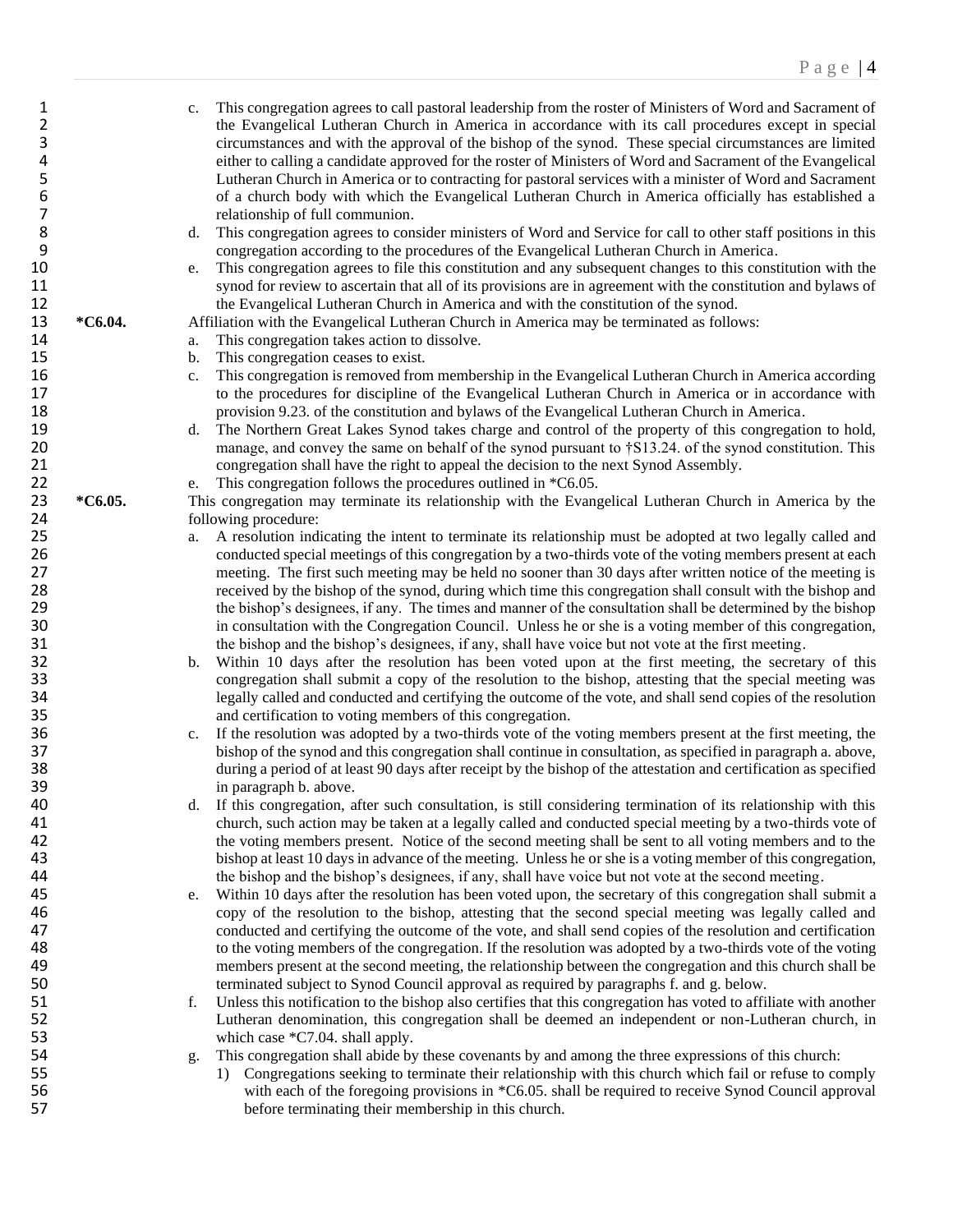- 2) Congregations which had been members of the Lutheran Church in America shall be required, in addition to complying with the foregoing provisions in \*C6.05., to receive Synod Council approval addition to complying with the foregoing provisions in \*C6.05., to receive Synod Council approval 3 before terminating their membership in this church.
- 4 3) Congregations established by the Evangelical Lutheran Church in America shall be required, in addition to complying with the foregoing provisions in \*C6.05., to satisfy all financial obligations to 5 addition to complying with the foregoing provisions in \*C6.05., to satisfy all financial obligations to<br>6 this church and receive Synod Council approval before terminating their membership in this church.
- 6 this church and receive Synod Council approval before terminating their membership in this church.<br>
17 h. If this congregation fails to achieve the required two-thirds vote of voting members present at this 7 h. If this congregation fails to achieve the required two-thirds vote of voting members present at this congregation's first meeting as specified in paragraph a. above or fails to achieve the required two-thirds 8 congregation's first meeting as specified in paragraph a. above or fails to achieve the required two-thirds<br>9 yote of voting members present at this congregation's second meeting as specified in paragraph d. above, 9 vote of voting members present at this congregation's second meeting as specified in paragraph d. above,<br>20 another attempt to consider termination of relationship with this church must follow all requirements of another attempt to consider termination of relationship with this church must follow all requirements of 11 \*C6.05. and may begin no sooner than six months after the meeting at which the two-thirds vote was not 12 achieved.
- 13 **\*C6.06.** If this congregation considers relocation, it shall confer with the bishop of the synod in which it is territorially 14 located and the appropriate unit of the churchwide organization before any steps are taken leading to such action. The approval of the Synod Council shall be received before any such action is taken. 15 action. The approval of the Synod Council shall be received before any such action is taken.<br>16 \*C6.07. If this congregation considers developing an additional site to be used regularly for worship, i
- 16 **\*C6.07.** If this congregation considers developing an additional site to be used regularly for worship, it shall confer with 17 the bishop of the synod in which it is territorially located and the appropriate unit of the churchwide organization<br>18 before any steps are taken leading to such action. before any steps are taken leading to such action.

# 19 **Chapter 7.**

#### 20 **PROPERTY OWNERSHIP**

- 21 **\*C7.01.** If this congregation ceases to exist, title to undisposed property shall pass to the Northern Great Lakes Synod 22 of the Evangelical Lutheran Church in America.<br>23 \*C7.02. If this congregation is removed from membership
- <sup>\*</sup>C7.02. If this congregation is removed from membership in the Evangelical Lutheran Church in America according to<br>24 its procedure for discipline or pursuant to 9.23, of the constitution and bylaws of the Evangelical Lu 24 its procedure for discipline or pursuant to 9.23. of the constitution and bylaws of the Evangelical Lutheran<br>25 Church in America, title to property shall continue to reside in this congregation. 25 Church in America, title to property shall continue to reside in this congregation.<br>26 \*C7.03. If the voting members of this congregation present at a legally called and condi
- <sup>\*</sup>C7.03. If the voting members of this congregation present at a legally called and conducted special meeting of this congregation vote to transfer to another Lutheran church body, title to property shall continue to resi 27 congregation vote to transfer to another Lutheran church body, title to property shall continue to reside in this<br>28 congregation, provided the process for termination of relationship in \*C6.05, has been followed. Befor 28 congregation, provided the process for termination of relationship in \*C6.05. has been followed. Before this<br>29 congregation takes action to transfer to another Lutheran church body, it shall consult with representative 29 congregation takes action to transfer to another Lutheran church body, it shall consult with representatives of<br>30 the Northern Great Lakes Synod. the Northern Great Lakes Synod.
- 31 **\*C7.04.** If the voting members of this congregation present at a legally called and conducted special meeting of this 32 congregation vote to become independent or relate to a non-Lutheran church body and have followed the 33 process for termination of relationship in \*C6.05., title to property of this congregation shall continue to reside 34 in this congregation only with the consent of the Synod Council. The Synod Council, after consultation with<br>35 in this congregation by the process established by the synod, may give approval to the request to become 35 this congregation by the process established by the synod, may give approval to the request to become independent or to relate to a non-Lutheran church body, in which case title shall remain with the majority of 36 independent or to relate to a non-Lutheran church body, in which case title shall remain with the majority of this congregation. If the Synod Council fails to give such approval, title shall remain with those members wh 37 this congregation. If the Synod Council fails to give such approval, title shall remain with those members who<br>38 desire to continue as a congregation of the Evangelical Lutheran Church in America. In neither case does 38 desire to continue as a congregation of the Evangelical Lutheran Church in America. In neither case does title<br>39 to this congregation's property transfer to the synod. 39 to this congregation's property transfer to the synod.<br>40  $\text{*C7.05}$ . Notwithstanding the provisions of  $\text{*C7.02}$  and  $\text{*C7.03}$ .
- <sup>\*</sup>C7.05. Notwithstanding the provisions of \*C7.02. and \*C7.03. above, where this congregation has received property from the synod pursuant to a deed or other instrument containing restrictions under provision 9.71.a. of from the synod pursuant to a deed or other instrument containing restrictions under provision 9.71.a. of the 42 *Constitution, Bylaws, and Continuing Resolutions of the Evangelical Lutheran Church in America*, this 43 congregation accepts such restrictions and:<br>44 a. Shall not transfer, encumber, mortgage
- 44 a. Shall not transfer, encumber, mortgage, or in any way burden or impair any right, title, or interest in the property without prior approval of the Synod Council. property without prior approval of the Synod Council.
- 46 b. Shall—upon written demand by the Synod Council, pursuant to †S13.23. of the constitution of the Northern Great Lakes Synod —reconvey and transfer all right, title, and interest in the property to the synod. Great Lakes Synod —reconvey and transfer all right, title, and interest in the property to the synod.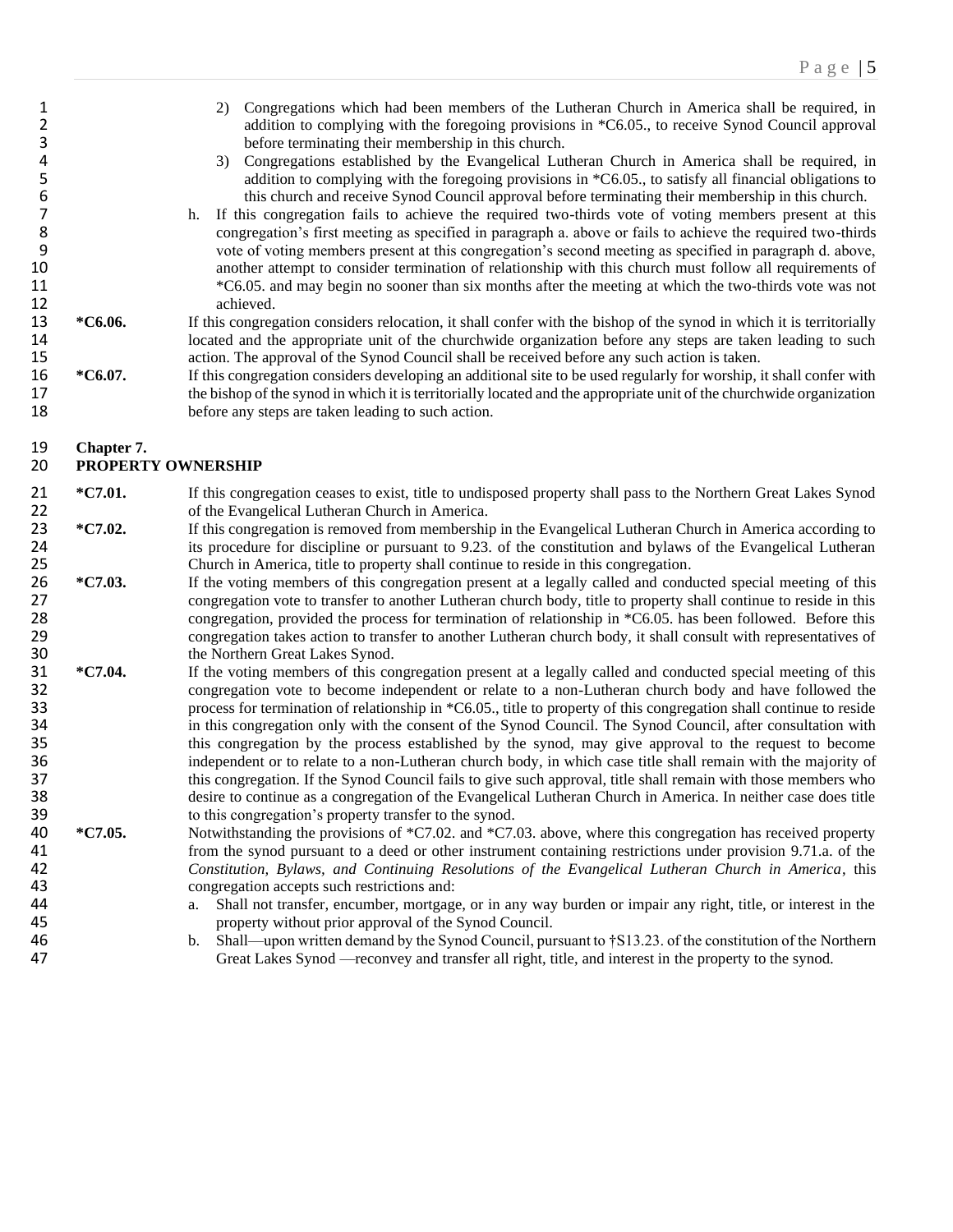#### 1 **Chapter 8.** 2 **MEMBERSHIP**

- 3 **\*C8.01.** Members of this congregation shall be those baptized persons on the roll of this congregation at the time that 4 this constitution is adopted and those who are admitted thereafter and who have declared and maintain their<br>5 membership in accordance with the provisions of this constitution and its bylaws. 5 membership in accordance with the provisions of this constitution and its bylaws.<br>6 \*C8.02. Members shall be classified as follows: Members shall be classified as follows: 7 a. *Baptized* members are those persons who have been received by the Sacrament of Holy Baptism in this congregation, or, having been previously baptized in the name of the Triune God, have been received by
- 8 congregation, or, having been previously baptized in the name of the Triune God, have been received by<br>9 9 certificate of transfer from other Lutheran congregations or by affirmation of faith.
- 10 b. *Confirmed* members are baptized persons who have been confirmed in this congregation, those who have 11 been received by adult baptism or by transfer as confirmed members from other Lutheran congregations,<br>12 or baptized persons received by affirmation of faith. or baptized persons received by affirmation of faith.
- 13 c. *Voting* members are confirmed members. Such confirmed members, during the current or preceding calendar year, shall have communed in this congregation and shall have made a contribution of record to 14 calendar year, shall have communed in this congregation and shall have made a contribution of record to<br>15 this congregation. Members of this congregation who have satisfied these basic standards shall have the 15 this congregation. Members of this congregation who have satisfied these basic standards shall have the privilege of voice and vote at every regular and special meeting of this congregation as well as the other 16 16 privilege of voice and vote at every regular and special meeting of this congregation as well as the other<br>17 prights and privileges ascribed to voting members by the provisions of this constitution and its bylaws. T rights and privileges ascribed to voting members by the provisions of this constitution and its bylaws. They 18 shall not have voted as a seasonal member of another congregation of this church in the previous two 19 calendar months.<br>20 d. Associate members
- 20 d. *Associate* members are persons holding membership in other Christian congregations who wish to retain 21 such membership but desire to participate in the life and mission of this congregation. These individuals 22 have all the privileges and duties of membership except voting rights or other rights and privileges ascribed<br>23 to voting members by the provisions of this constitution and its bylaws. 23 to voting members by the provisions of this constitution and its bylaws.<br>24 e. Seasonal members are voting members of other congregations of this
- 24 e. *Seasonal* members are voting members of other congregations of this church who wish to retain such membership but desire to participate in the life and mission of this congregation, including exercising 25 membership but desire to participate in the life and mission of this congregation, including exercising<br>26 imited voting rights in this congregation. The Congregation Council may grant seasonal membership to 26 limited voting rights in this congregation. The Congregation Council may grant seasonal membership to<br>27 such persons provided that this congregation is a member of a synod where the Synod Council has approved 27 such persons provided that this congregation is a member of a synod where the Synod Council has approved<br>28 seasonal member voting on its territory. Such seasonal members shall have all the privileges and duties of 28 seasonal member voting on its territory. Such seasonal members shall have all the privileges and duties of voting members except that: 29 voting members except that:<br>30 1) they shall not be eligible
- 30 1) they shall not be eligible for elected office in, or for membership on the Congregation Council or on a 31 call committee of, this congregation;
- 32 2) they shall not have the right to vote on any matter concerning or affecting the call or termination of 33 call of any minister of this congregation;
- 34 3) they shall not have the right to vote on any matter concerning or affecting the affiliation of this concerne ation with this church: 35 congregation with this church;<br>36 4) they shall not be eligible to ser
- 36 4) they shall not be eligible to serve as voting members from this congregation of the Synod Assembly<br>37 37 or the Churchwide Assembly;<br>38 5) they shall not, even if otherwi
- 38 5) they shall not, even if otherwise permitted by this congregation, vote by proxy or by absentee ballot;<br>39 39 and
- 40 6) they shall not, within any two calendar month period, exercise voting rights in this congregation and in the congregation where they remain voting members.
- 41 in the congregation where they remain voting members.<br>42 \*C8.03. All applications for confirmed membership shall be submitted 42 **\*C8.03.** All applications for confirmed membership shall be submitted to and shall require the approval of the 43 Congregation Council.<br>44 **\*C8.04.** It shall be the privilege
- **44 \*C8.04.** It shall be the privilege and duty of members of this congregation to:<br>45 **a** make regular use of the means of grace, both Word and sacrament
	- a. make regular use of the means of grace, both Word and sacraments;
- 46 b. live a Christian life in accordance with the Word of God and the teachings of the Lutheran church; and c. support the work of this congregation, the synod, and the churchwide organization of the Evangelic
- 47 c. support the work of this congregation, the synod, and the churchwide organization of the Evangelical 48 Lutheran Church in America through contributions of their time, abilities, and financial support as biblical 48 Lutheran Church in America through contributions of their time, abilities, and financial support as biblical stewards.
- 49 stewards.<br>50 \*C8.05. Membership i Membership in this congregation shall be terminated by any of the following:
- 51 a. death;
- 52 b. resignation;<br>53 c. transfer or re
	- c. transfer or release;
- 54 d. disciplinary action in accordance with Chapter 20 of the constitution and bylaws of the Evangelical 55 Lutheran Church in America; or
- 56 e. removal from the roll due to inactivity in accordance with the provisions of this constitution and its bylaws.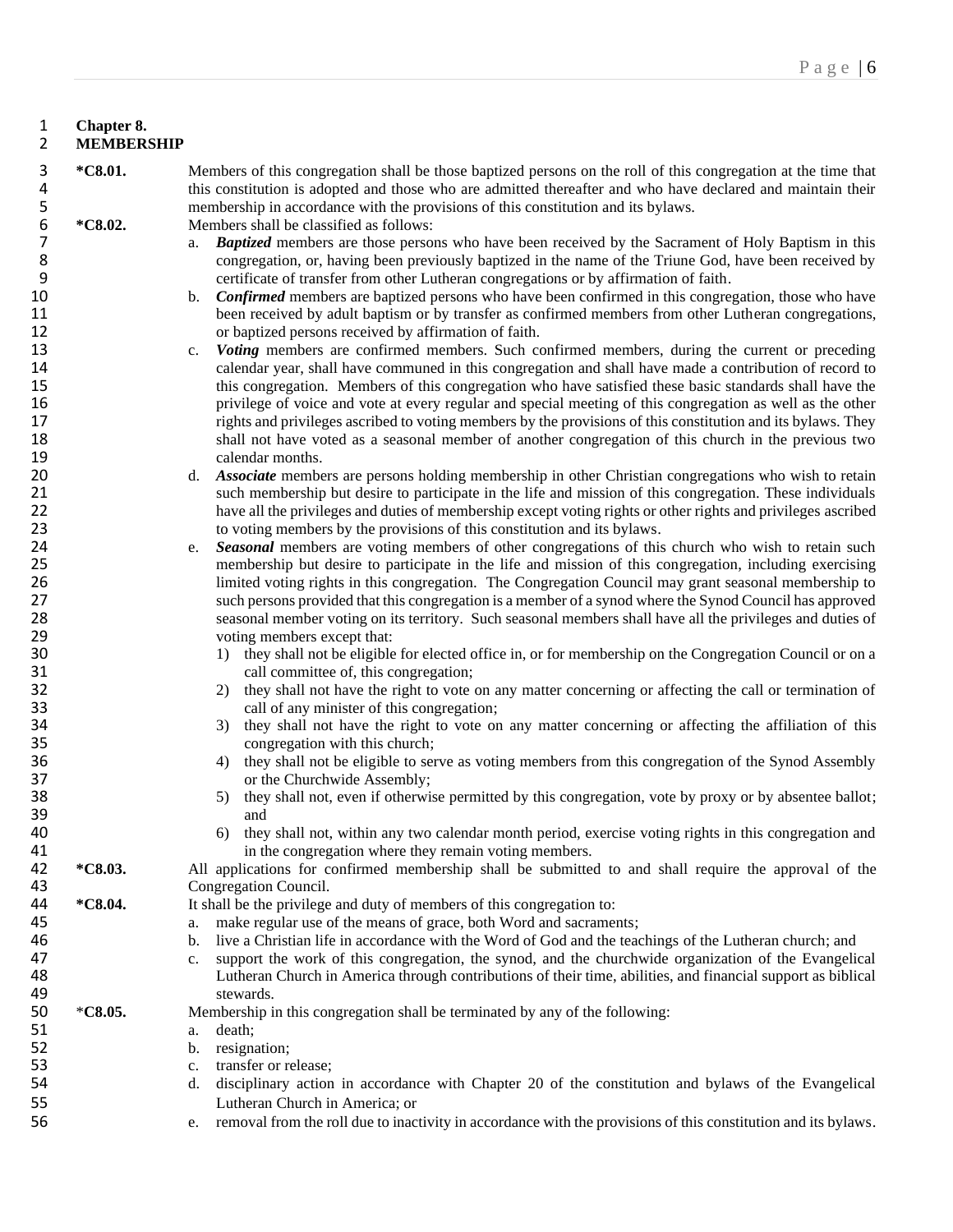| 1<br>$\overline{2}$<br>3<br>4<br>5<br>6<br>7<br>8<br>9<br>10                                                               | C8.05.01.<br>C8.05.02.<br>C8.05.03.    | Such persons who have been removed from the roll of members shall remain persons for whom the Church has<br>a continuing pastoral concern.<br>Confirmed members who have received Holy Communion or made a contribution of record to the congregation<br>within the preceding three years shall be included on the membership roll of the congregation.<br>Those confirmed members who have neither received Holy Communion nor made a contribution of record to<br>the congregation within the preceding three years have, by their own action, become inactive and may be<br>removed from the membership roll of the congregation. Such persons who may have removed themselves from<br>the roll of members shall remain persons for whom the church has a continuing pastoral concern.<br>A member removed from the roll may be restored by the Congregation Council to membership when he/she<br>again receives the Lord's Supper and makes a contribution of record to the congregation.                                                                                                                                                                                                                                                                                                                                                                                                                                                                                                           |
|----------------------------------------------------------------------------------------------------------------------------|----------------------------------------|---------------------------------------------------------------------------------------------------------------------------------------------------------------------------------------------------------------------------------------------------------------------------------------------------------------------------------------------------------------------------------------------------------------------------------------------------------------------------------------------------------------------------------------------------------------------------------------------------------------------------------------------------------------------------------------------------------------------------------------------------------------------------------------------------------------------------------------------------------------------------------------------------------------------------------------------------------------------------------------------------------------------------------------------------------------------------------------------------------------------------------------------------------------------------------------------------------------------------------------------------------------------------------------------------------------------------------------------------------------------------------------------------------------------------------------------------------------------------------------------------------|
| 11<br>12                                                                                                                   | Chapter 9.<br><b>ROSTERED MINISTER</b> |                                                                                                                                                                                                                                                                                                                                                                                                                                                                                                                                                                                                                                                                                                                                                                                                                                                                                                                                                                                                                                                                                                                                                                                                                                                                                                                                                                                                                                                                                                         |
| 13<br>14<br>15<br>16                                                                                                       | *C9.01.                                | Authority to call a pastor shall be in this congregation by at least a two-thirds vote of voting members present<br>and voting at a meeting legally called for that purpose. Before a call is issued, the officers, or a committee<br>elected by the Congregation Council to recommend the call shall seek the advice and help of the bishop of the<br>synod.                                                                                                                                                                                                                                                                                                                                                                                                                                                                                                                                                                                                                                                                                                                                                                                                                                                                                                                                                                                                                                                                                                                                           |
| 17<br>18<br>19                                                                                                             | *C9.02.                                | Only a member of the roster of Ministers of Word and Sacrament of the Evangelical Lutheran Church in<br>America or a candidate for the roster of Ministers of Word and Sacrament who has been recommended for this<br>congregation by the synod bishop may be called as a pastor of this congregation.                                                                                                                                                                                                                                                                                                                                                                                                                                                                                                                                                                                                                                                                                                                                                                                                                                                                                                                                                                                                                                                                                                                                                                                                  |
| 20<br>21<br>22<br>23<br>24<br>25<br>26<br>27<br>28<br>29<br>30<br>31<br>32<br>33<br>34<br>35<br>36<br>37<br>38<br>39<br>40 | *C9.03.                                | Consistent with the faith and practice of the Evangelical Lutheran Church in America,<br>Every minister of Word and Sacrament shall:<br>a.<br>preach the Word;<br>1)<br>administer the sacraments;<br>2)<br>conduct public worship;<br>3)<br>provide pastoral care;<br>4)<br>seek out and encourage qualified persons to prepare for the ministry of the Gospel;<br>5)<br>impart knowledge of this church and its wider ministry through available channels of effective<br>6)<br>communication;<br>witness to the Kingdom of God in the community, in the nation, and abroad; and<br>7)<br>speak publicly to the world in solidarity with the poor and oppressed, calling for justice and<br>8)<br>proclaiming God's love for the world.<br>Each pastor with a congregational call shall, within the congregation:<br>b.<br>offer instruction, confirm, marry, visit the sick and distressed, and bury the dead;<br>1)<br>relate to all schools and organizations of this congregation;<br>2)<br>install regularly elected members of the Congregation Council;<br>3)<br>with the council, administer discipline;<br>4)<br>endeavor to increase the support given by the congregation to the work of the ELCA churchwide<br>5)<br>organization and of the Northern Great Lakes Synod of the ELCA; and<br>encourage adherence to covenantal relationship with this church as expressed in the Constitutions,<br>6)<br>Bylaws, and Continuing Resolutions of the Evangelical Lutheran Church in America. |
| 41<br>42<br>43                                                                                                             | *C9.04.<br>*C9.05.                     | The specific duties of the pastor, compensation, and other matters pertaining to the service of the pastor shall<br>be included in a letter of call, which shall be attested by the bishop of the synod.<br>The provisions for termination of the mutual relationship between a minister of Word and Sacrament and this                                                                                                                                                                                                                                                                                                                                                                                                                                                                                                                                                                                                                                                                                                                                                                                                                                                                                                                                                                                                                                                                                                                                                                                 |
| 44<br>45<br>46<br>47<br>48<br>49<br>50<br>51<br>52<br>53<br>54<br>55<br>56                                                 |                                        | congregation shall be as follows:<br>The call of this congregation, when accepted by a pastor, shall constitute a continuing mutual relationship<br>and commitment, which shall be terminated only by the pastor's death or, following consultation with the<br>synod bishop, for the following reasons:<br>mutual agreement to terminate the call or the completion of a call for a specific term;<br>1)<br>resignation of the pastor, which shall become effective, unless otherwise agreed, no later than 30 days<br>2)<br>after the date on which it was submitted;<br>inability to conduct the pastoral office effectively in this congregation in view of local conditions;<br>3)<br>physical disability or mental incapacity of the pastor;<br>4)<br>suspension of the pastor through discipline for more than three months;<br>5)<br>resignation or removal of the pastor from the roster of Ministers of Word and Sacrament of this church;<br>6)<br>termination of the relationship between this church and this congregation;<br>7)<br>8)<br>dissolution of this congregation or the termination of a parish arrangement; or                                                                                                                                                                                                                                                                                                                                                                 |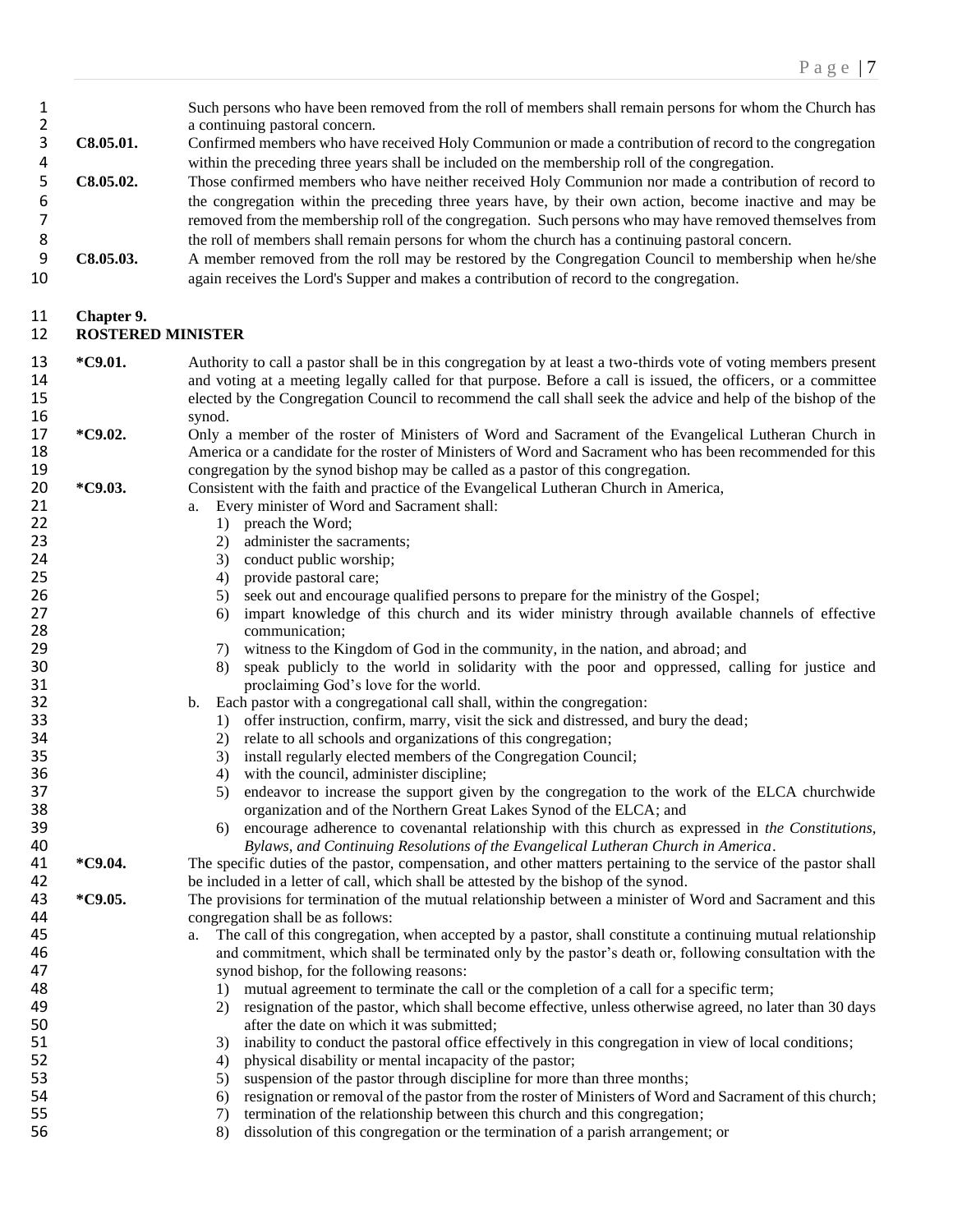- 1 9) suspension of this congregation through discipline for more than six months.<br>2 b. When allegations of physical disability or mental incapacity of the pastor under
- 2 b. When allegations of physical disability or mental incapacity of the pastor under paragraph a.4) above, or 3 ineffective conduct of the pastoral office under paragraph a.3) above, have come to the attention of the 4 bishop of this synod,<br>5 1) the bishop in his
- 5 1) the bishop in his or her sole discretion may investigate such conditions personally together with a committee of two rostered ministers and one layperson, or 6 committee of two rostered ministers and one layperson, or<br>
2) when such allegations have been brought to the synod's a
- 2) when such allegations have been brought to the synod's attention by an official recital of allegations by the Congregation Council or by a petition signed by at least one-third of the voting members of this 8 by the Congregation Council or by a petition signed by at least one-third of the voting members of this congregation, the bishop personally shall investigate such conditions together with a committee of two 9 congregation, the bishop personally shall investigate such conditions together with a committee of two rostered ministers and one layperson.
- 11 c. In case of alleged physical disability or mental incapacity under paragraph a.4) above, the bishop's 12 committee shall obtain and document competent medical opinion concerning the pastor's condition. When 13 a disability or incapacity is evident to the committee, the bishop of this synod may declare the pastorate 14 vacant. When the pastorate is declared vacant, the Synod Council shall list the pastor on the roster of<br>15 15 Ministers of Word and Sacrament with disability status. Upon removal of the disability and the restoration 15 Ministers of Word and Sacrament with disability status. Upon removal of the disability and the restoration of the pastor to health, the bishop shall take steps to enable the pastor to resume the ministry, either in the 17 congregation last served or in another appropriate call.<br>18 d. In the case of alleged local difficulties that imperil the
- 18 d. In the case of alleged local difficulties that imperil the effective functioning of this congregation under 19 paragraph a.3) above, the bishop's committee shall endeavor to hear from all concerned persons, after 20 which the bishop together with the committee shall present their recommendations first to the pastor and 21 then to this congregation. The recommendations of the bishop's committee must address whether the pastor's call should come to an end and, if so, may suggest appropriate severance arrangements. The pastor's call should come to an end and, if so, may suggest appropriate severance arrangements. The 23 committee may also propose other actions that should be undertaken by this congregation and by the pastor, 24 if appropriate. If the pastor and congregation agree to carry out such recommendations, no further action 25 need be taken by the synod.<br>26 e. If either party fails to assent
- 26 e. If either party fails to assent to the recommendations of the bishop's committee concerning the pastor's call, this congregation may dismiss the pastor only at a legally called meeting after consultation with the 27 call, this congregation may dismiss the pastor only at a legally called meeting after consultation with the<br>28 bishop, either (a) by a two-thirds vote of the voting members present and voting where the bishop and the 28 bishop, either (a) by a two-thirds vote of the voting members present and voting where the bishop and the committee did not recommend termination of the call. or (b) by a majority vote of the voting members 29 committee did not recommend termination of the call, or (b) by a majority vote of the voting members<br>30 seems and voting where the bishop and the committee recommended termination of the call. present and voting where the bishop and the committee recommended termination of the call.
- 31 f. If, in the course of proceedings described in paragraph c. or paragraph d. above, the bishop's committee 32 concludes that there may be grounds for discipline, the committee shall make recommendations concerning<br>33 disciplinary action in accordance with the provisions of this church's constitution, bylaws, and continuing disciplinary action in accordance with the provisions of this church's constitution, bylaws, and continuing

34 resolutions.<br>35 \*C9.06. At a time of past 35 **\*C9.06.** At a time of pastoral vacancy, an interim pastor shall be appointed by the bishop of the synod with the consent 36 of this congregation or the Congregation Council.

- **\*C9.07.** During the period of service, an interim pastor shall have the rights and duties in this congregation of a regularly called pastor and may delegate the same in part to a supply pastor with the consent of the bish 38 called pastor and may delegate the same in part to a supply pastor with the consent of the bishop of the synod<br>39 and this congregation or Congregation Council. The interim pastor and any rostered minister providing and this congregation or Congregation Council. The interim pastor and any rostered minister providing 40 assistance shall refrain from exerting influence in the selection of a pastor. Unless previously agreed upon by<br>41 the Synod Council, an interim pastor is not available for a regular call to the congregation served. 41 the Synod Council, an interim pastor is not available for a regular call to the congregation served.<br>42 \*C9.08. This congregation shall make satisfactory settlement of all financial obligations to a former pastor b
- 42 **\*C9.08.** This congregation shall make satisfactory settlement of all financial obligations to a former pastor before calling 43 a successor. A pastor shall make satisfactory settlement of all financial obligations to this congregation before<br>44 beginning service in a call to another congregation or employment in another ministry setting. beginning service in a call to another congregation or employment in another ministry setting.
- 45 **\*C9.09.** When a pastor is called to serve in company with another pastor or pastors, the privileges and responsibilities 46 of each pastor shall be specified in documents to accompany the call and to be drafted in consultation involving 47 the pastors, the Congregation Council, and the bishop of the synod. As occasion requires, the documents may<br>48 the revised through a similar consultation. 48 be revised through a similar consultation.<br>49  $\ast$ C9.11. With the approval of the bishop of the syn
- **49 \*C9.11.** With the approval of the bishop of the synod, this congregation may depart from \*C9.05.a. and call a pastor for a specific term. Details of such calls shall be in writing setting forth the purpose and condit 50 a specific term. Details of such calls shall be in writing setting forth the purpose and conditions involved. Prior 51 to the completion of a term, the bishop or a designated representative of the bishop shall meet with the pastor 52 and representatives of this congregation for a review of the call. Such a call may also be terminated before its 53 expiration in accordance with the provisions of \*C9.05.a.
- 54 **\*C9.12.** The pastor of this congregation: 55 a. shall keep accurate parochial records of all baptisms, confirmations, marriages, burials, communicants, 56 members received, members dismissed, or members excluded from this congregation;<br>57 b. shall submit a summary of such statistics annually to the synod: and
	- b. shall submit a summary of such statistics annually to the synod; and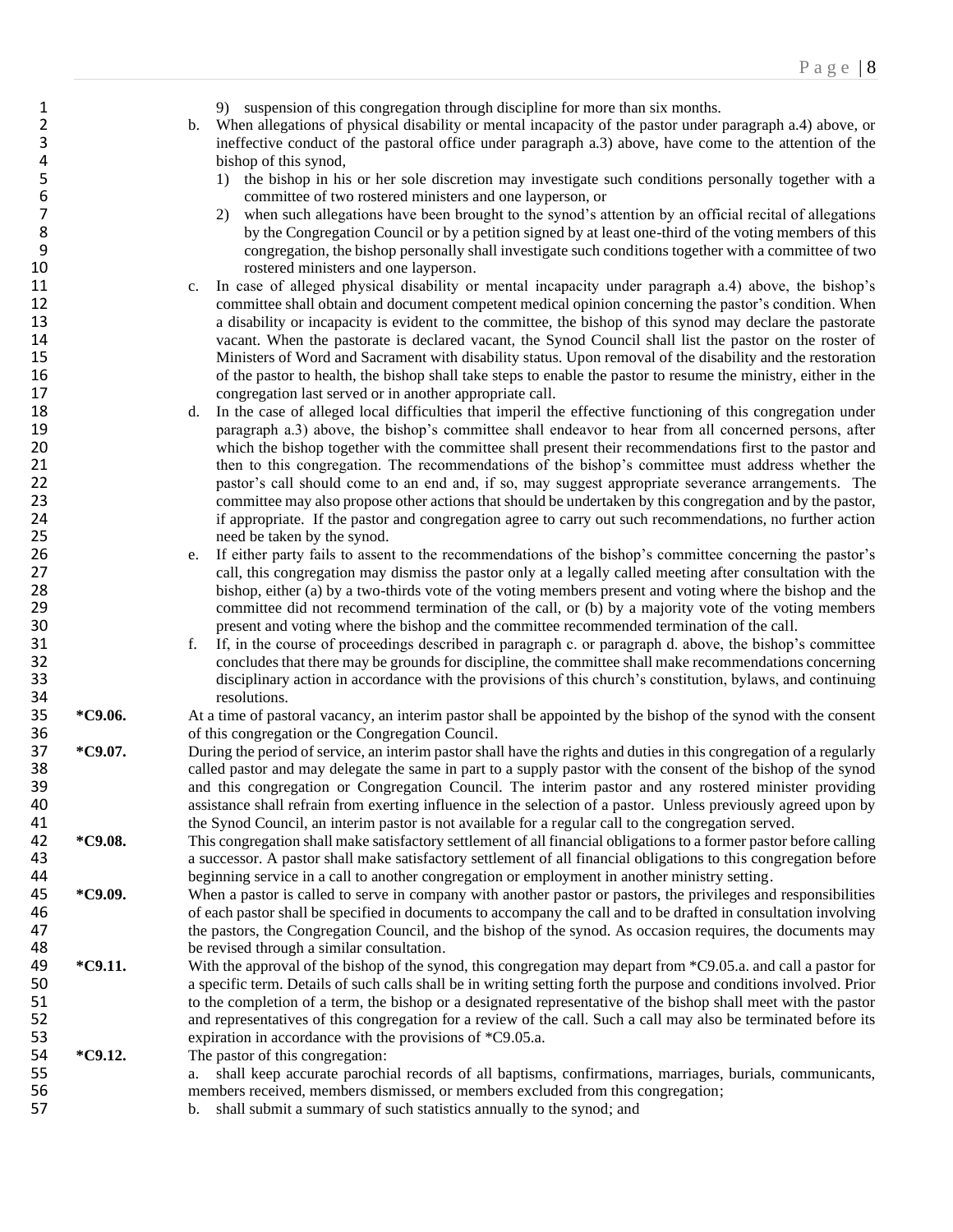| $\mathbf{1}$<br>$\overline{\mathbf{c}}$ |         | shall become a member of this congregation upon receipt and acceptance of the letter of call. In a parish of<br>c.<br>multiple congregations, the pastor shall hold membership in one of the congregations. |
|-----------------------------------------|---------|-------------------------------------------------------------------------------------------------------------------------------------------------------------------------------------------------------------|
| 3<br>4                                  | *C9.13. | The pastor(s) shall submit a report of his or her ministry to the bishop of the synod at least 90 days prior to each<br>regular meeting of the Synod Assembly.                                              |
|                                         | *C9.14. | The parochial records of this congregation shall be maintained by the pastor and shall remain the property of                                                                                               |
| $\begin{array}{c} 5 \\ 6 \end{array}$   |         |                                                                                                                                                                                                             |
|                                         |         | this congregation. The secretary of this congregation shall attest in writing to the bishop of this synod that such                                                                                         |
| 7                                       |         | records have been placed in his or her hands in good order by a departing pastor before the installation of that                                                                                            |
| 8                                       |         | pastor in another call or approval of a request for change in roster status.                                                                                                                                |
| 9                                       | C9.15.  | Under special circumstances, subject to the approval of the synod bishop and the concurrence of this                                                                                                        |
| 10                                      |         | congregation, a minister of Word and Sacrament of a church body with which the Evangelical Lutheran Church                                                                                                  |
| 11                                      |         | in America officially has established a relationship of full communion may serve temporarily as pastor of this                                                                                              |
| 12                                      |         | congregation under a contract between this congregation and the pastor in a form proposed by the synod bishop                                                                                               |
| 13                                      |         | and approved by this congregation.                                                                                                                                                                          |
| 14                                      | *C9.16. | Authority to call a Deacon shall be in this congregation by at least a two-thirds vote of voting members present                                                                                            |
| 15                                      |         | and voting at a meeting legally called for that purpose. Before a call is issued, the officers, or a committee                                                                                              |
| 16                                      |         | elected by the Congregation Council to recommend the call shall seek the advice and help of the bishop of the                                                                                               |
| 17                                      |         | synod.                                                                                                                                                                                                      |
| 18                                      | *C9.17. | Only a member of the roster of Ministers of Word and Service of the Evangelical Lutheran Church in America                                                                                                  |
| 19                                      |         | or a candidate for the roster of Ministers of Word and Service who has been recommended for this congregation                                                                                               |
|                                         |         |                                                                                                                                                                                                             |
| 20                                      |         | by the synod bishop may be called as a deacon of this congregation.                                                                                                                                         |
| 21                                      | *C9.18. | Consistent with the faith and practice of the Evangelical Lutheran Church in America, every minister of Word                                                                                                |
| 22                                      |         | and Service shall:                                                                                                                                                                                          |
| 23                                      |         | Be rooted in the Word of God, for proclamation and service;<br>a.                                                                                                                                           |
| 24                                      |         | Advocate a prophetic diakonia that commits itself to risk-taking and innovative service on the frontiers of<br>b.                                                                                           |
| 25                                      |         | the Church's outreach, giving particular attention to the suffering places in God's world;                                                                                                                  |
| 26                                      |         | Speak publicly to the world in solidarity with the poor and oppressed, calling for justice and proclaiming<br>c.                                                                                            |
| 27                                      |         | God's love for the world, witnessing to the realm of God in the community, the nation, and abroad;                                                                                                          |
| 28                                      |         | Equip the baptized for ministry in God's world that affirms the gifts of all people;<br>d.                                                                                                                  |
| 29                                      |         | Encourage mutual relationships that invite participation and accompaniment of others in God's mission;<br>e.                                                                                                |
| 30                                      |         | Practice stewardship that respects God's gift of time, talents, and resources;<br>f.                                                                                                                        |
| 31                                      |         | Be grounded in a gathered community for ongoing diaconal formation;<br>g.                                                                                                                                   |
| 32                                      |         | Share knowledge of this church and its wider ministry of the gospel and advocate for the work of all<br>h.                                                                                                  |
| 33                                      |         | expressions of this church; and                                                                                                                                                                             |
| 34                                      |         | Identify and encourage qualified persons to prepare for ministry of the gospel.<br>i.                                                                                                                       |
| 35                                      | *C9.19. | The specific duties of the deacon, compensation and other matters pertaining to the service of the deacon shall                                                                                             |
|                                         |         |                                                                                                                                                                                                             |
| 36                                      |         | be included in a letter of call, which shall be attested by the bishop of the synod.                                                                                                                        |
| 37                                      | *C9.20. | The provisions for termination of the mutual relationship between a minister of Word and Service and a                                                                                                      |
| 38                                      |         | congregation shall be as follows:                                                                                                                                                                           |
| 39                                      |         | a. The call of a congregation, when accepted by a deacon, shall constitute a continuing mutual relationship                                                                                                 |
| 40                                      |         | and commitment, which shall be terminated only by the deacon's death or, following consultation with the                                                                                                    |
| 41                                      |         | synod bishop, for the following reasons:                                                                                                                                                                    |
| 42                                      |         | mutual agreement to terminate the call or the completion of a call for a specific term;<br>1)                                                                                                               |
| 43                                      |         | 2) resignation of the deacon, which shall become effective, unless otherwise agreed, no later than 30 days                                                                                                  |
| 44                                      |         | after the date on which it was submitted;                                                                                                                                                                   |
| 45                                      |         | inability to conduct the ministry of Word and Service effectively in this congregation in view of local<br>3)                                                                                               |
| 46                                      |         | conditions;                                                                                                                                                                                                 |
| 47                                      |         | physical disability or mental incapacity of the deacon;<br>4)                                                                                                                                               |
| 48                                      |         | suspension of the deacon through discipline for more than three months;<br>5)                                                                                                                               |
| 49                                      |         | resignation or removal of the deacon from the roster of Ministers of Word and Service of this church;<br>6)                                                                                                 |
| 50                                      |         | termination of the relationship between this church and this congregation;<br>7)                                                                                                                            |
| 51                                      |         | dissolution of this congregation or the termination of a parish arrangement; or<br>8)                                                                                                                       |
| 52                                      |         |                                                                                                                                                                                                             |
|                                         |         | suspension of this congregation through discipline for more than six months.<br>9)                                                                                                                          |
| 53                                      |         | When allegations of physical disability or mental incapacity of the deacon under paragraph a.4) above, or<br>b.                                                                                             |
| 54                                      |         | ineffective conduct of the office of minister of Word and Service under paragraph a.3) above, have come                                                                                                     |
| 55                                      |         | to the attention of the bishop of this synod,                                                                                                                                                               |
| 56                                      |         | the bishop in his or her sole discretion may investigate such conditions personally together with a<br>1)                                                                                                   |
| 57                                      |         | committee of two rostered ministers and one layperson, or                                                                                                                                                   |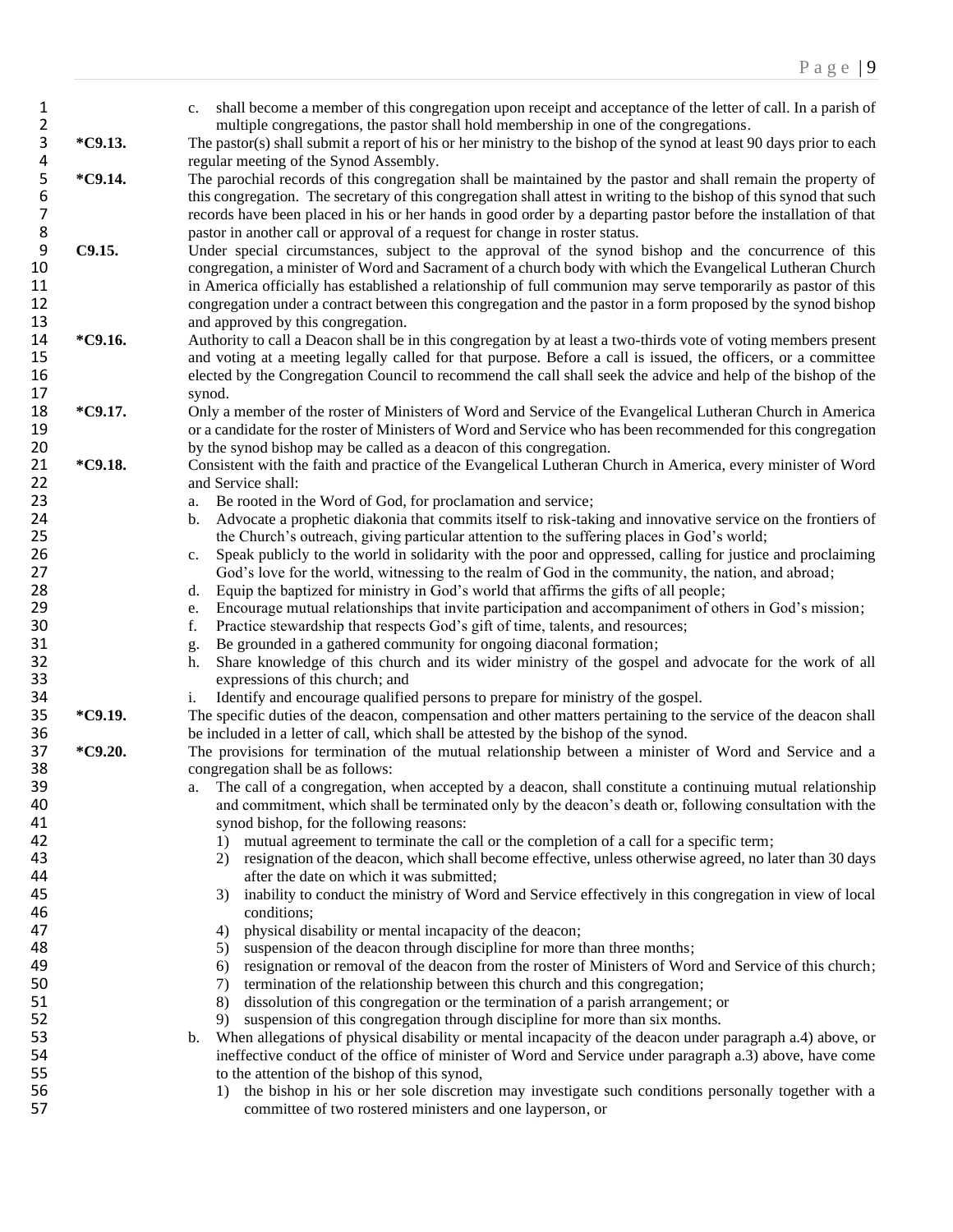- 2) when such allegations have been brought to the synod's attention by an official recital of allegations by the Congregation Council or by a petition signed by at least one-third of the voting members of this by the Congregation Council or by a petition signed by at least one-third of the voting members of this 3 congregation, the bishop personally shall investigate such conditions together with a committee of two
- 4 rostered ministers and one layperson.<br>5 c. In case of alleged physical disability or 5 c. In case of alleged physical disability or mental incapacity under paragraph a.4) above, the bishop's committee shall obtain and document competent medical opinion concerning the deacon's condition. When 6 committee shall obtain and document competent medical opinion concerning the deacon's condition. When<br>7 a disability or incapacity is evident to the committee, the bishop of this synod may declare the position 7 a disability or incapacity is evident to the committee, the bishop of this synod may declare the position vacant. When the position is declared vacant, the Synod Council shall list the deacon on the roster of 8 vacant. When the position is declared vacant, the Synod Council shall list the deacon on the roster of 9<br>9 Ministers of Word and Service with disability status. Upon removal of the disability and the restoration of 9 Ministers of Word and Service with disability status. Upon removal of the disability and the restoration of the deacon to health, the bishop shall take steps to enable the deacon to resume the ministry, either in the the deacon to health, the bishop shall take steps to enable the deacon to resume the ministry, either in the 11 congregation last served or in another appropriate call.
- 12 d. In the case of alleged local difficulties that imperil the effective functioning of this congregation under 13 paragraph a.3) above, the bishop's committee shall endeavor to hear from all concerned persons, after 14 which the bishop together with the committee shall present their recommendations first to the deacon and<br>15 then to this congregation. The recommendations of the bishop's committee must address whether the 15 then to this congregation. The recommendations of the bishop's committee must address whether the deacon's call should come to an end and, if so, may suggest appropriate severance arrangements. The deacon's call should come to an end and, if so, may suggest appropriate severance arrangements. The 17 committee may also propose other actions that should be undertaken by this congregation and by the deacon. if appropriate. If the deacon and congregation agree to carry out such recommendations, no further deacon, if appropriate. If the deacon and congregation agree to carry out such recommendations, no further 19 **action need be taken by the synod.**
- 20 e. If either party fails to assent to the recommendations of the bishop's committee concerning the deacon's 21 call, this congregation may dismiss the deacon only at a legally called meeting after consultation with the<br>22 bishop, either (a) by a two-thirds vote of the voting members present and voting where the bishop and the bishop, either (a) by a two-thirds vote of the voting members present and voting where the bishop and the 23 committee did not recommend termination of the call, or (b) by a majority vote of the voting members 24 present and voting where the bishop and the committee recommended termination of the call.
- 25 f. If, in the course of proceedings described in paragraph c. or paragraph d. above, the bishop's committee concludes that there may be grounds for discipline, the committee shall make recommendations concerning 26 26 concludes that there may be grounds for discipline, the committee shall make recommendations concerning<br>27 disciplinary action in accordance with the provisions of this church's constitution, bylaws and continuing 27 disciplinary action in accordance with the provisions of this church's constitution, bylaws and continuing resolutions.
- 28 resolutions.<br>29 \*C9.21. This congregation <sup>\*</sup>C9.21. This congregation shall make satisfactory settlement of all financial obligations to a former deacon before calling a successor. A deacon shall make satisfactory settlement of all financial obligations to this co calling a successor. A deacon shall make satisfactory settlement of all financial obligations to this congregation 31 before beginning service in a call to another congregation or employment in another ministry setting.
- **\*C9.22.** When a deacon is called to serve in company with another rostered minister or other rostered ministers, the privileges and responsibilities of each rostered minister shall be specified in documents to accompany t 33 privileges and responsibilities of each rostered minister shall be specified in documents to accompany the call 34 and to be drafted in consultation involving the rostered ministers, the Congregation Council and the bishop of the synod. As occasion requires, the documents may be revised through a similar consultation. the synod. As occasion requires, the documents may be revised through a similar consultation.
- 36 **\*C9.23.** With the approval of the bishop of the synod, this congregation may depart from \*C9.25.a. and call a deacon 37 for a specific term. Details of such calls shall be in writing setting forth the purpose and conditions involved. 38 Prior to the completion of a term, the bishop or a designated representative of the bishop shall meet with the 39 deacon and representatives of this congregation for a review of the call. Such a call may also be terminated 40 before its expiration in accordance with the provisions of \*C9.25.a.
- 41 **\*C9.24.** The deacon shall become a member of this congregation upon receipt and acceptance of the letter of call. In a 42 parish of multiple congregations, the deacon shall hold membership in one of the congregations.
- 43 **\*C9.25.** The deacon(s) shall submit a report of his or her ministry to the bishop of the synod at least 90 days prior to 44 each regular meeting of the Synod Assembly.

#### 45 **Chapter 10.**

#### 46 **CONGREGATION MEETING**

- 47 **10.01.** This congregation shall have at least one regular meeting per year. The regular meeting(s) of the congregation 48 shall be held at the time(s) specified in the bylaws. Consistent with the laws of the State of Michigan, the bylaws 49 shall designate one regular meeting per year as the annual meeting of this congregation.
- **C10.01.01.** The annual meeting of this congregation shall be held between the 15<sup>th</sup> of January and the 15<sup>th</sup> of February.
- 51 **C10.02.** A special Congregation Meeting may be called by the pastor, the Congregation Council, or the president of this 52 congregation, and shall be called by the president of this congregation upon the written request of 10 percent of 53 the voting members. The president of the Congregation Council shall call a special meeting upon request of the 54 synod bishop. The call for each special meeting shall specify the purpose for which it is to be held, and no other 55 business shall be transacted.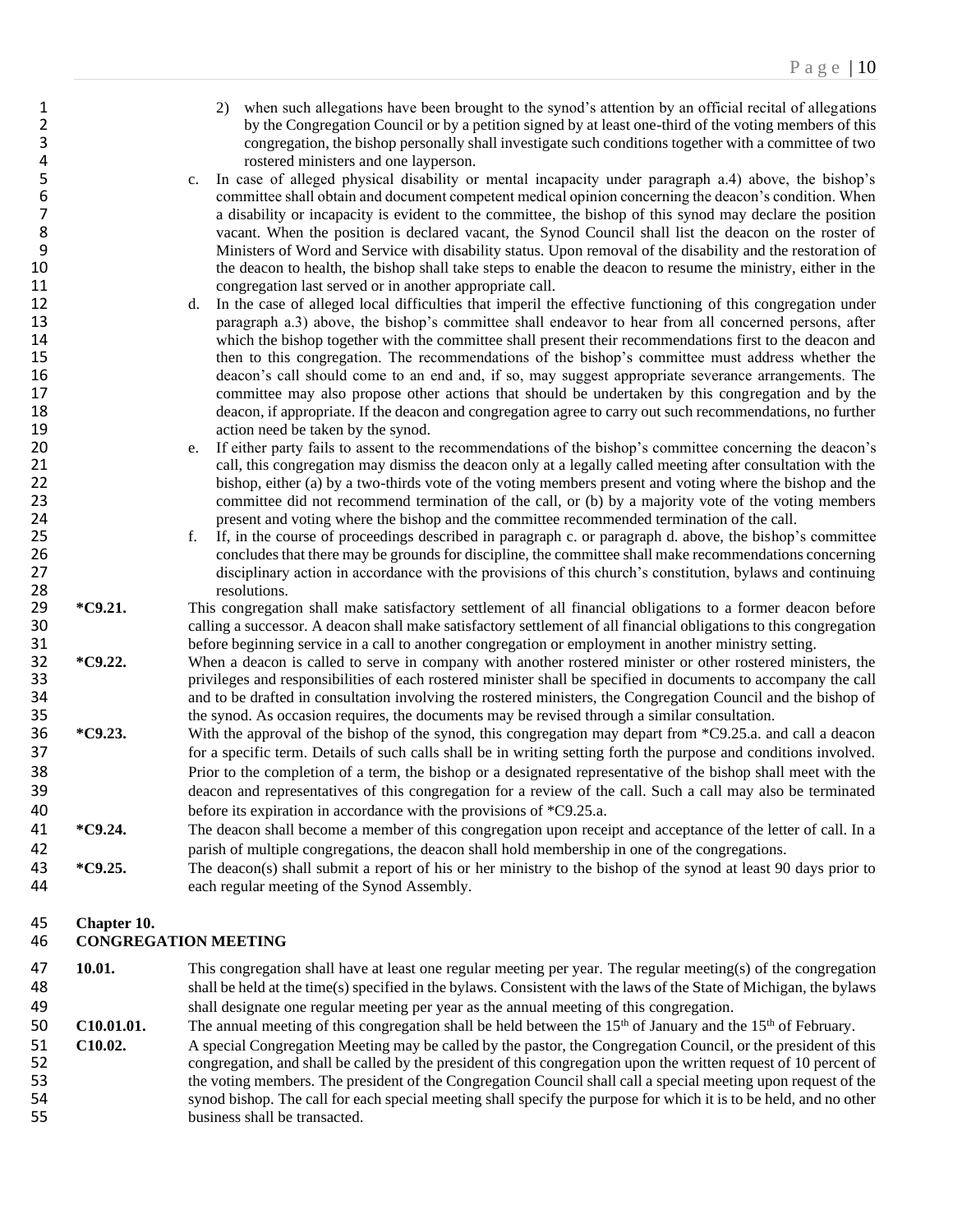| 1<br>2<br>3<br>$\overline{\mathbf{4}}$ | C10.03.         | Notice of all meetings of this congregation shall be given at the services of worship on the preceding two<br>consecutive Sundays and by mail or electronic means, as permitted by state law, to all voting members at least<br>10 days in advance of the date of the meeting. The posting of such notice sent to the last known physical and/or<br>electronic address of such members shall be sufficient. |
|----------------------------------------|-----------------|-------------------------------------------------------------------------------------------------------------------------------------------------------------------------------------------------------------------------------------------------------------------------------------------------------------------------------------------------------------------------------------------------------------|
| $\mathsf S$                            | C10.04.         | 10 percent of the voting members of the congregation shall constitute a quorum.                                                                                                                                                                                                                                                                                                                             |
| 6                                      | C10.05.         | Voting by proxy or by absentee ballot shall not be permitted.                                                                                                                                                                                                                                                                                                                                               |
| $\overline{7}$                         | C10.06.         | All actions approved by this congregation shall be by majority vote of those voting members present and voting,                                                                                                                                                                                                                                                                                             |
| 8                                      |                 | except as otherwise provided in this constitution or by state law.                                                                                                                                                                                                                                                                                                                                          |
| $\boldsymbol{9}$                       | C10.06.01.      | Written ballots shall be used in votes pertaining to pastoral vice, call, financial commitments greater than                                                                                                                                                                                                                                                                                                |
| 10                                     |                 | \$10,000, and purchase of real property.                                                                                                                                                                                                                                                                                                                                                                    |
| 11                                     | C10.07.         | Robert's Rules of Order, latest edition, shall govern parliamentary procedure of all meetings of this                                                                                                                                                                                                                                                                                                       |
| 12                                     |                 | congregation.                                                                                                                                                                                                                                                                                                                                                                                               |
| 13                                     | C10.08.         | This congregation may hold meetings by remote communication, including electronically and by telephone                                                                                                                                                                                                                                                                                                      |
| 14                                     |                 | conference, as long as there is an opportunity for simultaneous aural communication. To the extent permitted                                                                                                                                                                                                                                                                                                |
| 15                                     |                 |                                                                                                                                                                                                                                                                                                                                                                                                             |
|                                        |                 | by state law, notice of all meetings may be provided electronically.                                                                                                                                                                                                                                                                                                                                        |
| 16                                     | Chapter 11.     |                                                                                                                                                                                                                                                                                                                                                                                                             |
| 17                                     | <b>OFFICERS</b> |                                                                                                                                                                                                                                                                                                                                                                                                             |
|                                        |                 |                                                                                                                                                                                                                                                                                                                                                                                                             |
| 18                                     | C11.01.         | The officers of this congregation shall be a president, vice president, secretary, treasurer, and vice treasurer.                                                                                                                                                                                                                                                                                           |
| 19                                     |                 | Duties of the officers shall be specified in the bylaws.<br>a.                                                                                                                                                                                                                                                                                                                                              |
| 20                                     |                 | The officers shall be voting members of this congregation.<br>$\mathbf{b}$ .                                                                                                                                                                                                                                                                                                                                |
| 21                                     |                 | Officers of this congregation shall serve similar offices of the Congregation Council and shall be voting<br>c.                                                                                                                                                                                                                                                                                             |
| 22                                     |                 | members of the Congregation Council.                                                                                                                                                                                                                                                                                                                                                                        |
| 23                                     |                 | When the Congregation Council elects its officers, the president, vice president and secretary shall be<br>d.                                                                                                                                                                                                                                                                                               |
| 24                                     |                 | selected from the elected membership of the Congregation Council. If the treasurer or vice-treasurer is not                                                                                                                                                                                                                                                                                                 |
| 25                                     |                 | selected from the elected membership of the Congregation Council, they shall have voice but not vote at                                                                                                                                                                                                                                                                                                     |
| 26                                     |                 | the meetings of the Congregation Council.                                                                                                                                                                                                                                                                                                                                                                   |
| 27                                     | C11.01.01.      | The president shall preside over meetings of the Congregation Council and of this congregation.                                                                                                                                                                                                                                                                                                             |
| 28                                     | C11.01.02.      | The vice president shall preside over meetings of the Congregation Council and of this congregation in the                                                                                                                                                                                                                                                                                                  |
| 29                                     |                 | absence of the president.                                                                                                                                                                                                                                                                                                                                                                                   |
| 30                                     | C11.01.03.      | The secretary shall keep accurate minutes of all meetings of the congregation and of the Congregation Council                                                                                                                                                                                                                                                                                               |
| 31                                     |                 | in a volume provided by the congregation, which shall be preserved permanently in its archives.                                                                                                                                                                                                                                                                                                             |
| 32                                     | C11.01.04.      | The treasurer shall keep the books of accounts of the congregation, overseeing an itemized record of all                                                                                                                                                                                                                                                                                                    |
| 33                                     |                 | congregational expenses. The treasurer shall disperse funds at the direction of the Congregation Council and                                                                                                                                                                                                                                                                                                |
| 34                                     |                 | will make regular remittance of benevolences to the treasurer of the Northern Great Lakes Synod. There shall                                                                                                                                                                                                                                                                                                |
| 35                                     |                 | also be a vice treasurer who will function as the treasurer in the absence or incapacity of the treasurer.                                                                                                                                                                                                                                                                                                  |
| 36                                     | C11.01.05.      | A financial recording secretary shall be appointed by the Congregation Council and shall receive and keep                                                                                                                                                                                                                                                                                                   |
| 37                                     |                 | record of all congregational income from contributing members and other sources. The financial recording                                                                                                                                                                                                                                                                                                    |
| 38                                     |                 | secretary need not be a member of the congregation.                                                                                                                                                                                                                                                                                                                                                         |
| 39                                     | C11.01.06.      | The treasurer and the financial recording secretary shall make written report of all transactions to the                                                                                                                                                                                                                                                                                                    |
|                                        |                 |                                                                                                                                                                                                                                                                                                                                                                                                             |
| 40                                     |                 | Congregation Council monthly and to the congregation.                                                                                                                                                                                                                                                                                                                                                       |
| 41                                     | C11.02.         | At the first Congregation Council meeting after the annual Congregation Meeting, the Congregation Council                                                                                                                                                                                                                                                                                                   |
| 42                                     |                 | shall elect its officers and they shall be the officers of this congregation. The officers shall be elected by written                                                                                                                                                                                                                                                                                      |
| 43                                     |                 | ballot and shall serve for one year or until their successors are elected. Their terms shall begin upon election.                                                                                                                                                                                                                                                                                           |
| 44                                     | C11.02.A21.     | Council officers (president, vice-president, secretary, treasurer and vice-treasurer) shall be elected by the                                                                                                                                                                                                                                                                                               |
| 45                                     |                 | council using "ecclesiastical ballot" in which a first ballot is a nominating ballot. Any nominee may withdraw                                                                                                                                                                                                                                                                                              |
| 46                                     |                 | his or her name from further consideration. A candidate must receive at least 75% of votes to be elected on the                                                                                                                                                                                                                                                                                             |
| 47                                     |                 | first ballot. The top three vote-getters from the first ballot will be included on the second ballot. A candidate                                                                                                                                                                                                                                                                                           |
| 48                                     |                 | must receive at least 50% plus one vote to be elected on the second or subsequent ballots.                                                                                                                                                                                                                                                                                                                  |
| 49                                     | C11.03.         | No officer shall hold more than one office at a time. No elected officer, with the exception of the treasurer and                                                                                                                                                                                                                                                                                           |
| 50                                     |                 | vice-treasurer, shall be eligible to serve more than two consecutive terms in the same office.                                                                                                                                                                                                                                                                                                              |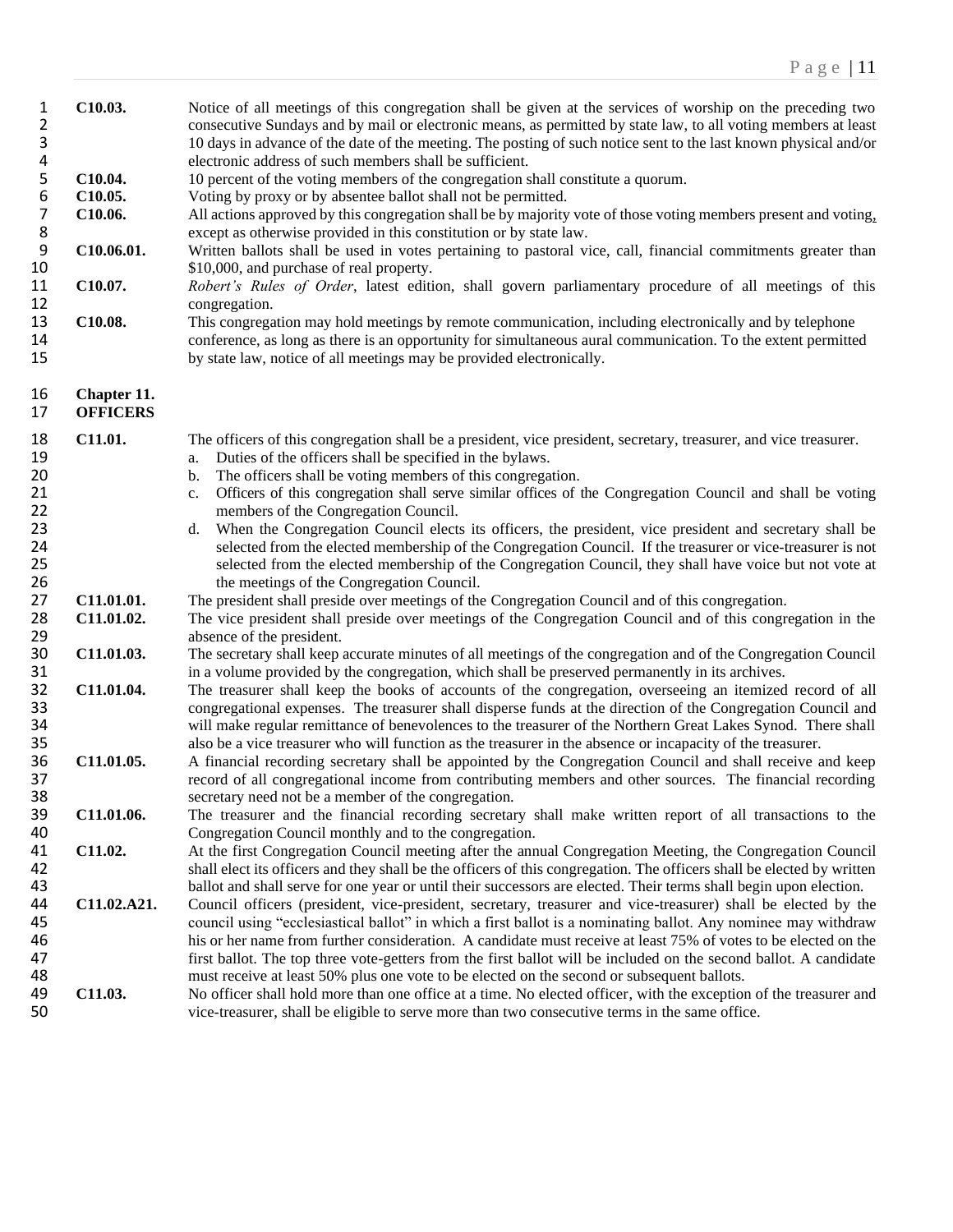#### 1 **Chapter 12.** 2 **CONGREGATION COUNCIL**

- 3 **C12.01.** The voting membership of the Congregation Council shall consist of the pastor(s), the deacon(s), and not more than 12 nor fewer than 6 members of this congregation. It is encouraged that at least one council member be a<br>5 youth and/or at least one council member be a young adult. Any voting member of this congregation may be 5 youth and/or at least one council member be a young adult. Any voting member of this congregation may be elected, subject only to the limitation on the length of continuous service permitted in that office. A member's 6 elected, subject only to the limitation on the length of continuous service permitted in that office. A member's 7 place on the Congregation Council shall be declared vacant if the member a) ceases to be a voting member of this congregation or b) is absent from four successive regular meetings of the Congregation Council without 8 this congregation or b) is absent from four successive regular meetings of the Congregation Council without cause. Consistent with the laws of the State of Michigan, this congregation may adopt procedures for the removal 9 cause. Consistent with the laws of the State of Michigan, this congregation may adopt procedures for the removal 10 of a member of the Congregation Council in other circumstances.
- 11 **C12.02.** The members of the Congregation Council except the pastor(s) and deacon(s) shall be elected by written ballot 12 to serve for three (3) years or until their successors are elected. Such members shall be eligible to serve no more 13 than two full terms consecutively. Their terms shall begin at the close of the annual meeting at which their<br>14 election is announced, their installation taking place at that same meeting. 14 election is announced, their installation taking place at that same meeting.<br>15 **C12.02.A21.** In preparation for elections of council members, voting members of the No
- 15 **C12.02.A21.** In preparation for elections of council members, voting members of the Northern Great Lakes Synod assembly, and other offices chosen by the congregation, the council president or vice president shall selec 16 and other offices chosen by the congregation, the council president or vice president shall select at least two unbiased voting assistants to count the ballots. unbiased voting assistants to count the ballots.
- 18 **C12.03.** Should a member's place on the Congregation Council be declared vacant, the Congregation Council may elect, 19 by majority vote, a successor until the next annual meeting.<br>20 **C12.04.** The Congregation Council shall have general oversight of
- 20 **C12.04.** The Congregation Council shall have general oversight of the life and activities of this congregation, and in 21 particular its worship life, to the end that everything be done in accordance with the Word of God and the faith 22 and practice of the Evangelical Lutheran Church in America. The duties of the Congregation Council shall<br>23 include the following: 23 include the following:<br>24 a. To lead this congress
- 24 a. To lead this congregation in stating its mission, to do long-range planning, to set goals and priorities and to evaluate its activities in light of its mission and goals. to evaluate its activities in light of its mission and goals.
- 26 b. To seek to involve all members of this congregation in worship, learning, witness, service and support.
- 27 c. To oversee and provide for the administration of this congregation to enable it to fulfill its functions and 28 perform its mission.
- 29 d. To maintain supportive relationships with the rostered leader(s) and staff and help them annually to evaluate the 30 fulfillment of their calling or employment.
- 31 e. To be examples individually and corporately of the style of life and ministry expected of all baptized 32 persons.
- 33 f. To promote a congregational climate of peace and goodwill, and, as differences and conflicts arise, to 34 endeavor to foster mutual understanding.
- 35 g. To arrange for pastoral service during the sickness or absence of the pastor.
- 36 h. To emphasize support of the synod and churchwide organization of the Evangelical Lutheran Church in 37 America as well as cooperation with other congregations, both Lutheran and non-Lutheran, subject to<br>38 established policies of the synod and the Evangelical Lutheran Church in America. 38 established policies of the synod and the Evangelical Lutheran Church in America.<br>39 i. To recommend and encourage the use of program resources produced or approv
- 39 i. To recommend and encourage the use of program resources produced or approved by the Evangelical 40 Lutheran Church in America.
- 41 j. To seek out and encourage qualified persons to prepare for the ministry of the Gospel.
- **C12.05.** The Congregation Council shall be responsible for the financial and property matters of this congregation.<br> **43** a. The Congregation Council shall be the board of directors of this congregation, and as such shall 43 a. The Congregation Council shall be the board of directors of this congregation, and as such shall be 44 responsible for maintaining and protecting its property and the management of its business and fiscal<br>45 affairs. It shall have the powers and be subject to the obligations that pertain to such boards under the laws 45 affairs. It shall have the powers and be subject to the obligations that pertain to such boards under the laws 46 of the State of Michigan, except as otherwise provided herein.
- 47 b. The Congregation Council shall not have the authority to buy, sell, or encumber real property unless specifically authorized to do so by a meeting of this congregation. specifically authorized to do so by a meeting of this congregation.

49 c. The Congregation Council may expend funds in excess of the budget in the amount not to exceed 2% of 50 the approved budget without the approval of a specially called Congregation Meeting.<br>51 the Congregation Council shall prepare an annual budget for adoption by this congrega

51 d. The Congregation Council shall prepare an annual budget for adoption by this congregation*,* shall supervise 52 the expenditure of funds in accordance therewith following its adoption, and may incur obligations of more<br>53 than 5% in excess of the anticipated receipts only after approval by a Congregation Meeting. The budget 53 than 5% in excess of the anticipated receipts only after approval by a Congregation Meeting. The budget shall include this congregation's full indicated share in support of the wider ministry being carried on in shall include this congregation's full indicated share in support of the wider ministry being carried on in 55 collaboration with the synod and churchwide organization.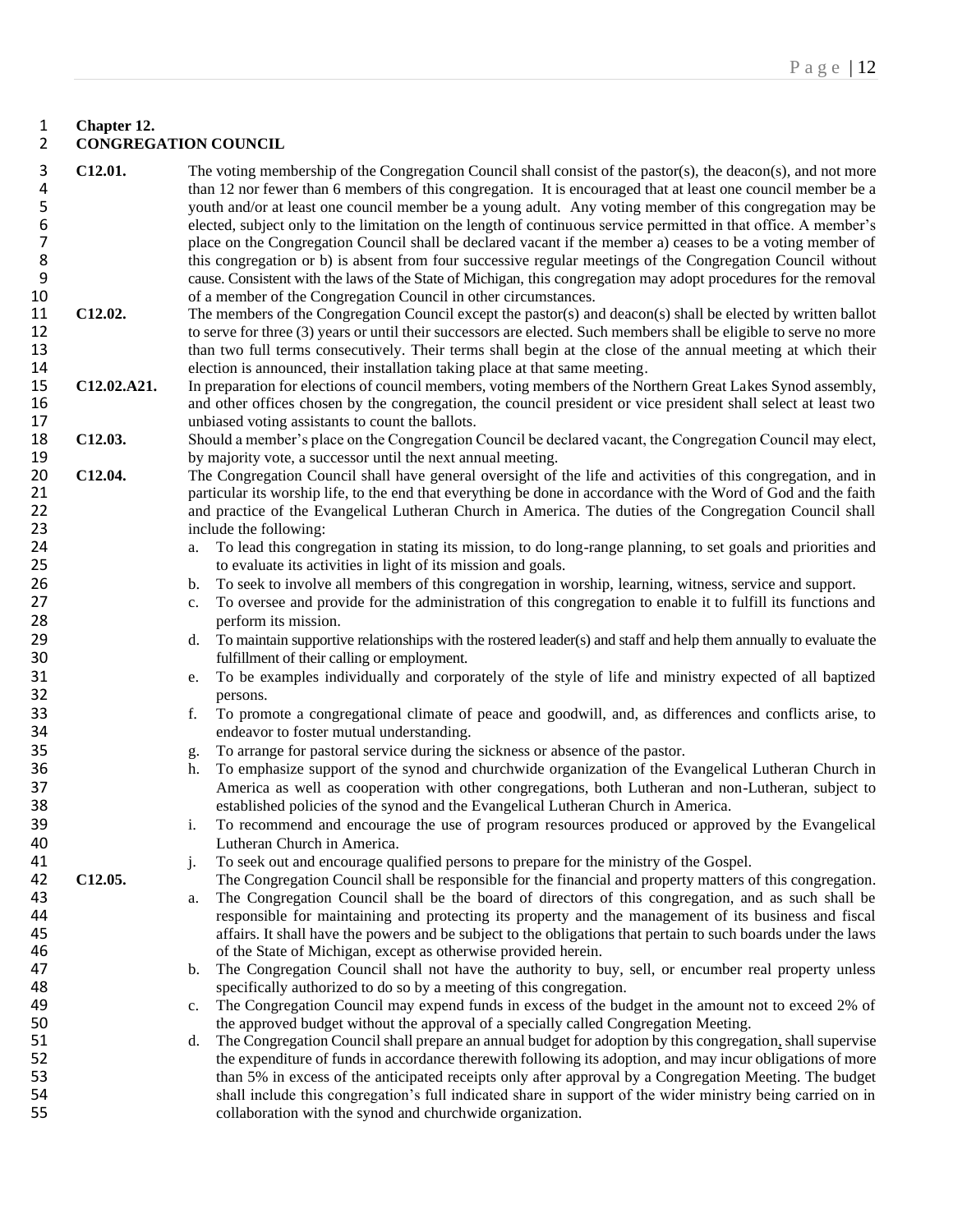1 e. The Congregation Council shall ascertain that the financial affairs of this congregation are being conducted<br>2 efficiently, giving particular attention to the prompt payment of all obligations and to the regular forwa efficiently, giving particular attention to the prompt payment of all obligations and to the regular forwarding of mission support monies to the synod treasurer. f. The Congregation Council shall be responsible for this congregation's investments and its total insurance 5 program.<br>6 g. The Cong g. The Congregation Council shall, upon receiving the recommendations noted in C13.07.B21.c., determine 7 the Endowment Fund distributions.<br>8 **C12.06.** The Congregation Council shall see that **C12.06.** The Congregation Council shall see that the provisions of this constitution, its bylaws, and the continuing resolutions are carried out. 9 resolutions are carried out.<br>10 C12.07. The Congregation Council **C12.07.** The Congregation Council shall provide for an annual review of the membership roster. **C12.08.** The Congregation Council shall be responsible for the employment and supervision of the staff of this congregation. Nothing in this provision shall be deemed to affect this congregation's responsibility for the call, terms of call, or termination of call of any employees who are on a roster of this church. **C12.09.** The Congregation Council shall submit a comprehensive report to this congregation at the annual meeting.<br>15 **C12.10.** The Congregation Council shall normally meet once a month. Special meetings may be called b **C12.10.** The Congregation Council shall normally meet once a month. Special meetings may be called by the pastor or the president and shall be called by the president at the request of at least one-half of its members. the president and shall be called by the president at the request of at least one-half of its members. Notice of 17 each special meeting shall be given to all who are entitled to be present.<br>18 **C12.11.** A quorum for the transaction of business shall consist of a majority of the **C12.11.** A quorum for the transaction of business shall consist of a majority of the members of the Congregation Council, including the pastor(s) or interim pastor, except when the pastor(s) or interim pastor requests or consents to be absent and has given prior approval to the agenda for a particular regular or special meeting, which shall be the 21 only business considered at that meeting. Chronic or repeated absence of the pastor or interim pastor who has<br>22 refused approval of the agenda of a subsequent regular or special meeting shall not preclude action by the refused approval of the agenda of a subsequent regular or special meeting shall not preclude action by the Congregation Council, following consultation with the synod bishop. **C12.12.** The Congregation Council and its committees may hold meetings by remote communication, including electronically and by telephone conference and, to the extent permitted by state law, notice of all meetings may be provided electronically. **Chapter 13. CONGREGATION COMMITTEES C13.01.** The officers of this congregation and the pastor(s) shall constitute the *Executive Committee*. **C13.01.01.** The Executive Committee shall: **a.** Be responsible for the preparation of a draft budget for the succeeding year and shall submit such draft budget to the Congregation Council for its action and later presentation to the Congregation Meeting. This budget shall include the wider ministry being carried on as the Northern Great Lakes Synod and the 34 Evangelical Lutheran Church in America.<br>35 **b.** Subject to the approval of the Congregatio **b.** Subject to the approval of the Congregation Council, be responsible for the congregation's total insurance program. program. **c.** Meet monthly prior to each council meeting to review the council's agenda.<br>38 **C13.02.** A *Nominating Committee* of six voting members of this congregation shall be a **C13.02.** A *Nominating Committee* of six voting members of this congregation shall be appointed by the Congregation<br>39 Council and will normally be composed of retiring members of the Congregation Council and other appoin 39 Council and will normally be composed of retiring members of the Congregation Council and other appointees.<br>40 C13.03. An *Audit Committee* of three voting members shall be elected by the Congregation Council. At least **C13.03.** An *Audit Committee* of three voting members shall be elected by the Congregation Council. At least two of the 41 three Audit Committee members shall not be members of the Congregation Council. Term of office shall be three vears, with one member elected each vear. Members shall be eligible for re-election. three years, with one member elected each year. Members shall be eligible for re-election. **C13.04.** A *Staff Support Committee* of six members shall be nominated and approved by the pastor(s) and the 44 Congregation Council. Term of office shall be three years. Members shall serve no more than two consecutive<br>45 45 Elements. After a lapse of one year, former members are eligible again for appointment. No more than two terms. After a lapse of one year, former members are eligible again for appointment. No more than two 46 members shall hold other office in the Congregation Council at the time of their appointment.<br>47 C13.05. A Call Committee will be established when a vacancy occurs in a position for which this con A **Call Committee** will be established when a vacancy occurs in a position for which this congregation calls a rostered minister. The Congregation Council will be the *Call Committee.* Additional members may be appointed to serve on the Call Committee by action of the Congregation Council. **C13.06.** Other committees of this congregation may be formed, as the need arises, by decision of the Congregation 51 Council.<br>52 C13.07. Descript **C13.07.** Descriptions of committees of this congregation shall be specified in the continuing resolutions, and their duties shall be specified in a church organizational handbook approved by the Congregation Council. 53 shall be specified in a church organizational handbook approved by the Congregation Council.<br>54 **C13.07.A21.** The *Companion Congregation Committee* shall promote a relationship with our companion syn **C13.07.A21.** The *Companion Congregation Committee* shall promote a relationship with our companion synod, the Eastern 55 and Coastal Diocese of the Evangelical Lutheran Church of Tanzania and our companion church, Yombo, of Dar Es Salaam, Tanzania. Dar Es Salaam, Tanzania.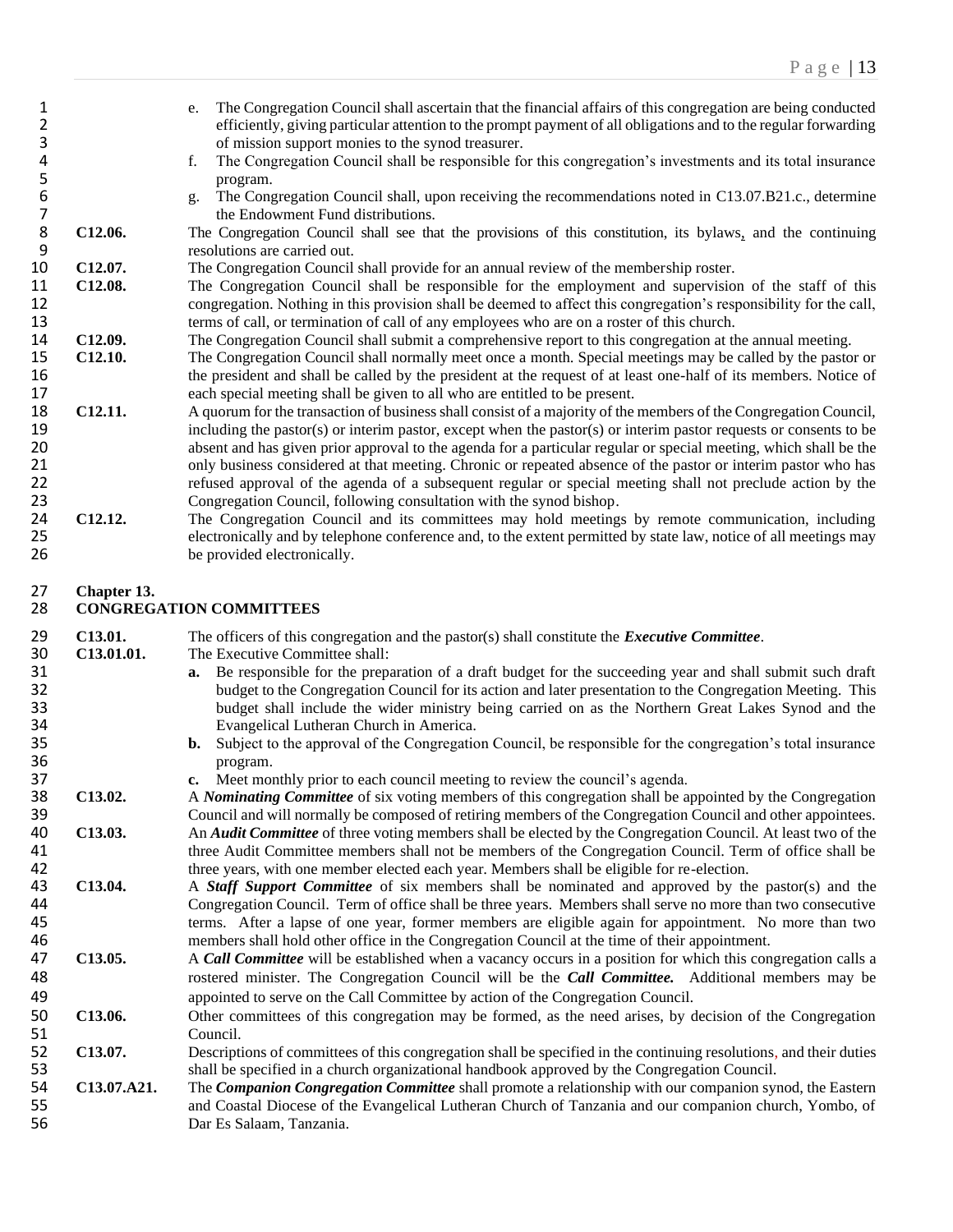| $\mathbf{1}$   | C13.07.B21. | The <b>Endowment Fund Committee</b> shall administer the Immanuel Lutheran Church Endowment Funds                                      |
|----------------|-------------|----------------------------------------------------------------------------------------------------------------------------------------|
| $\overline{2}$ |             | (Endowment Funds) and other designated long-term investments (e.g., Housing Fund) of the congregation.                                 |
| 3              |             | These Endowment Funds shall consist of a Perpetual Fund (undesignated or unrestricted gifts) and Special Gift                          |
| $\overline{a}$ |             | Funds (designated and/or restricted gifts). The Perpetual Fund shall distribute a minimum of five percent (5%)                         |
| 5              |             | of the market value of its invested assets, both principal and earnings, each year. Special Gift Funds shall be                        |
| 6              |             | used in accordance with specific directions associated with the gift. The purpose of these funds shall be to                           |
| $\overline{7}$ |             | enable the further growth of our church, its ministries, and stewardship opportunities apart from the general                          |
|                |             |                                                                                                                                        |
| 8              |             | operation of the congregation. The committee shall consist of the pastor(s), congregation treasurer, and three                         |
| 9              |             | other members elected by the congregation annual meeting for three-year terms, one-third to expire each year.                          |
| 10             |             | The committee shall elect from its membership a chair, a vice-chair and a secretary. The congregation treasurer                        |
| 11             |             | shall serve as treasurer of the committee. The committee may appoint such advisory members as it deems                                 |
| 12             |             | advisable. The council shall appoint committee members in the event of a vacancy or vacancies. The committee                           |
| 13             |             | shall:                                                                                                                                 |
| 14             |             | Directly or through the congregation receive funds from gifts, memorials, bequests, wills, estates, etc., of<br>a.                     |
| 15             |             | any individual, corporation, or organization or from any other source in cash or in other property acceptable                          |
| 16             |             | to it. All Endowment Funds shall be kept and maintained separate, distinct, and independent from the                                   |
| 17             |             | funds and property otherwise belonging to the congregation.                                                                            |
| 18             |             | Be responsible for the prudent investment of the Endowment Funds.<br>b.                                                                |
| 19             |             | Investigate specific projects and purposes to be funded by the Endowment Fund. In conversation with<br>c.                              |
| 20             |             | other congregation committees and ministries, the committee shall make recommendations for use of the                                  |
| 21             |             | Endowment Funds at least annually to the Congregation Council.                                                                         |
| 22             |             | Distribute, from time to time, such payments or amounts as directed by the Congregation Council.<br>d.                                 |
| 23             |             | Working with the treasurer, annually render a full and complete account of the administration of the<br>e.                             |
| 24             |             | Endowment Fund to the Congregation Council and annual Congregation Meeting. Auditing and                                               |
| 25             |             | accounting procedures for disbursement of funds shall be the responsibility of the congregation treasurer.                             |
| 26             |             | Develop and pursue fund-raising activities including encouragement and enlistment of resources and<br>f.                               |
| 27             |             | cultivation of perpetual stewardship through bequests, annuities, deferred giving, and other sources.                                  |
| 28             |             | Develop policies appropriate to the committee's purpose and function.<br>g.                                                            |
| 29             |             | Bring to a Congregation Meeting for its consideration a resolution which would disburse any Perpetual<br>h.                            |
| 30             |             | Fund principal other than the minimum distribution as described above. The favorable recommendation                                    |
| 31             |             | of the committee, the Congregation Council, and adoption by at least two-thirds of those present and voting                            |
| 32             |             | at a Congregational Meeting shall be required before any Perpetual Fund principal shall be disbursed except                            |
| 33             |             | as described above.                                                                                                                    |
| 34             | C13.07.C21. | The Evangelism/Parish Life Committee shall promote connection of the congregation, its visitors, and                                   |
| 35             |             | neighbors in the greater community to Jesus Christ as Lord. Further, it shall promote the connection of these                          |
| 36             |             | same people with one another in the body of Christ.                                                                                    |
| 37             | C13.07.D21. | The Faith Formation (Christian Education) Committee shall promote faith formation in Christ Jesus that is                              |
| 38             |             | lifelong and seeks to inform the head (knowledge of God), form the heart (experience of God), and transform                            |
| 39             |             | the hands (actions in God), exercising oversight of the schools and education programs within the congregation.                        |
| 40             |             | <b>C13.07.E21.</b> The <i>Finance Committee</i> , together with the treasurer and pastor(s), shall manage the budgeting process of the |
| 41             |             | congregation, including the preparation of a draft budget for the succeeding year and shall submit such draft                          |
| 42             |             | budget to the Congregation Council for its action and later presentation to the Congregation Meeting. This                             |
| 43             |             | budget shall include the wider ministry being carried on as the Northern Great Lakes Synod and the Evangelical                         |
| 44             |             | Lutheran Church in America.                                                                                                            |
| 45             | C13.07.F21. | The Fortune Lake Lutheran Camp Committee shall promote the camp through publicity of its programs and                                  |
| 46             |             | shall also raise funds for camperships and oversee the distribution of such funds. The delegates to the Fortune                        |
| 47             |             | Lake Lutheran Camp Association shall be ex officio members.                                                                            |
| 48             | C13.07.G21. | The Information Technology (I.T.) Support Committee shall be responsible for all audio-visual and I.T.                                 |
| 49             |             | matters, including this congregation's computer networks, computers, software upgrades, digital offsite storage,                       |
| 50             |             | Internet protection, Internet service provider, domain name contracts, website, sound systems, cloud vendor                            |
| 51             |             | agreements, cloud storage backup and phone system.                                                                                     |
| 52             | C13.07.H21. | The <b>Property Committee</b> shall see to the proper maintenance of all property of the congregation.                                 |
| 53             | C13.07.I21. | The Social Ministry Committee shall lead our congregation in extending Christian compassion and helpfulness                            |
| 54             |             | to the ill, the aged, the orphaned, the underprivileged, the homeless, the imprisoned and, in general, to persons                      |
| 55             |             | of all ages in need of aid in body or soul.                                                                                            |
| 56             | C13.07.J21. | The <b>Stewardship Committee</b> shall evoke and promote the expression of Christian faith in the stewardship of all                   |
| 57             |             | of God's gifts in daily living.                                                                                                        |
|                |             |                                                                                                                                        |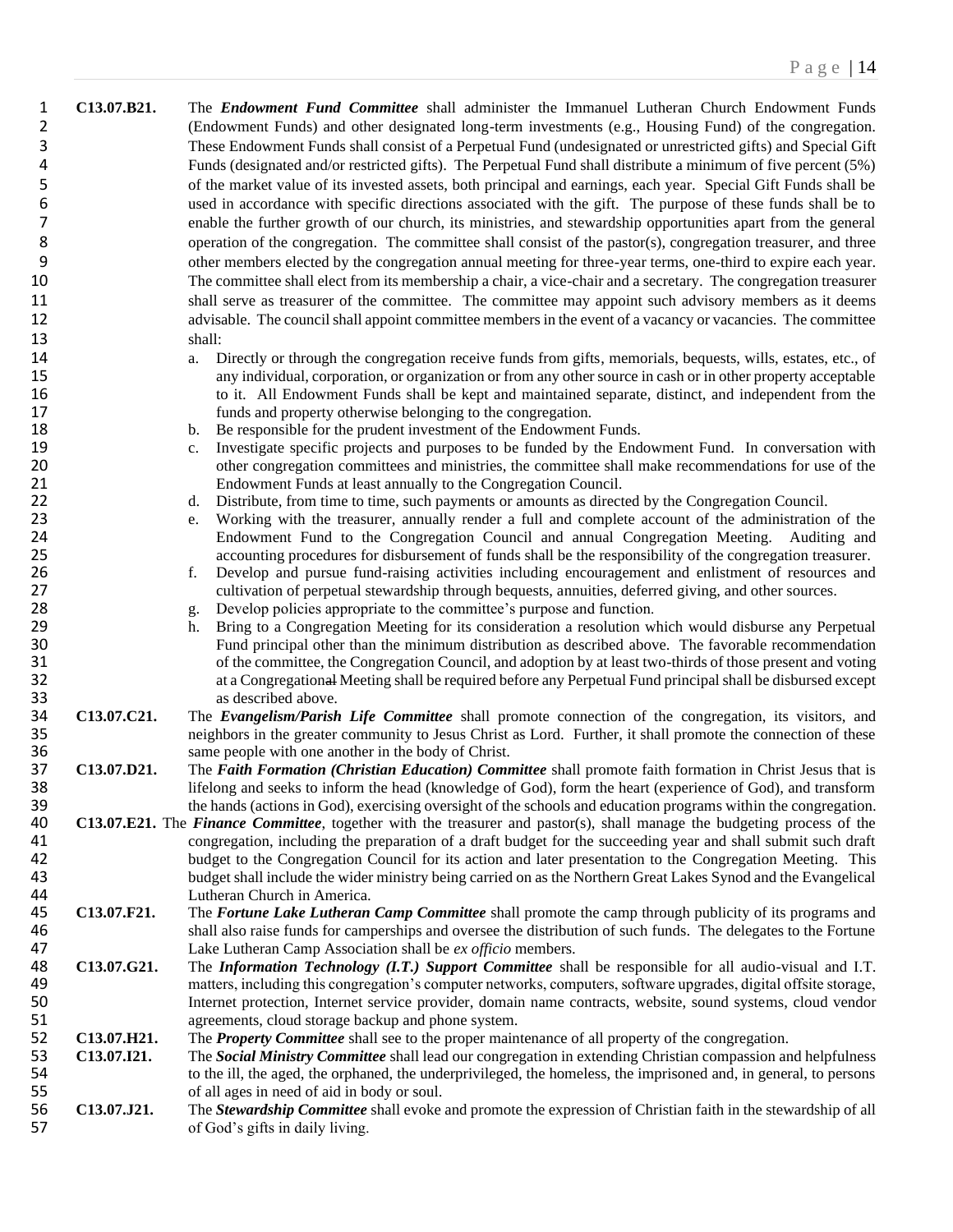1 **C13.07.K21.** The *Worship and Music Committee* shall assist the Congregation Council in seeing that the services of God's 2 house are conducted regularly in accordance with the liturgy of the Evangelical Lutheran Church in America, 3 helping the people celebrate their relationship with God and their relationships with one another through the

4 many aspects of worshipful and musical expression.<br>5 **C13.07.L21.** The *Youth Committee* shall seek to invite, serve and 5 **C13.07.L21.** The *Youth Committee* shall seek to invite, serve and empower all youth and young adults of the congregation and surrounding community in their ministries as part of the body of Christ.

7 **C13.08.** The pastor(s) of this congregation shall be *ex officio* a member of all committees of this congregation. The 8 president of this congregation shall be *ex officio* a member of all committees of this congregation, except the 9 Nominating Committee.

#### 10 **Chapter 14.**

#### 11 **ORGANIZATIONS WITHIN THIS CONGREGATION**

- 12 **C14.01.** All organizations within this congregation shall exist to aid it in ministering to the members of this congregation 13 and to all persons who can be reached with the Gospel of Christ. As outgrowths and expressions of this 14 congregation's life, the organizations are subject to its oversight and direction. This congregation at its meeting<br>15 shall receive reports concerning their membership, work, and finances. shall receive reports concerning their membership, work, and finances.
- 16 **C14.02.** Special interest groups, other than those of the official organizations of the Evangelical Lutheran Church in 17 America, may be organized only after authorization has been given by the Congregation Council.
- 18 **C14.02.01.** The chairperson of each auxiliary organization and committee shall submit an annual report for the annual 19 meeting of this congregation.
- 20 **C14.02.02.** The treasurers of auxiliaries and committees (where applicable) shall submit an annual audited report for the 21 annual meeting of this congregation.

# 22 **Chapter 15.**

#### 23 **DISCIPLINE OF MEMBERS AND ADJUDICATION**

- 24 **\*C15.01.** Persistent and public denial of the Christian faith, willful or criminal conduct grossly unbecoming a member of 25 the Church of Christ, continual and intentional interference with the ministry of this congregation, or willful<br>26 and repeated harassment or defamation of member(s) of this congregation is sufficient cause for discipli 26 and repeated harassment or defamation of member(s) of this congregation is sufficient cause for discipline of a 27 member. Prior to disciplinary action, reconciliation and repentance will be attempted following Matthew 18:15– 28 17, proceeding through these successive steps, as necessary: a) private counsel and admonition by the pastor,<br>29 b) censure and admonition by the pastor in the presence of two or three witnesses, c) written referral of b) censure and admonition by the pastor in the presence of two or three witnesses, c) written referral of the 30 matter by the Congregation Council to the vice president of the synod, who will refer it to a consultation panel 31 drawn from the Consultation Committee of the synod, and d) written referral of the matter by the consultation 32 panel to the Committee on Discipline of the synod. If, for any reason, the pastor is unable to administer the admonitions required by paragraphs a. and b. hereof, those steps may be performed by another pastor chosen admonitions required by paragraphs a. and b. hereof, those steps may be performed by another pastor chosen
- 34 by the Executive Committee of the Congregation Council.<br>35  $\ast$  C15.02. The process for discipline of a member of this congregation The process for discipline of a member of this congregation shall be governed as prescribed by the chapter on 36 discipline in the *Constitution, Bylaws, and Continuing Resolutions of the Evangelical Lutheran Church in* **37** *America.* If the counseling, censure, and admonitions pursuant to \*C15.01. do not result in repentance and 37 *America*. If the counseling, censure, and admonitions pursuant to \*C15.01. do not result in repentance and amendment of life, charges against the accused member(s) that are specific and in writing may be prepared by amendment of life, charges against the accused member(s) that are specific and in writing may be prepared by 39 the Congregation Council, signed, and submitted to the vice president of the synod. The vice president shall 40 select from the synod's Consultation Committee a panel of five members (three laypersons and two ministers 41 of Word and Sacrament). A copy of the written charges shall be provided to the consultation panel and the 42 accused member(s). The consultation panel, after requesting a written reply to the charges from the accused<br>43 emember(s), shall consider the matter and seek a resolution by means of investigation, consultation, mediati member(s), shall consider the matter and seek a resolution by means of investigation, consultation, mediation, 44 or whatever other means may seem appropriate. The panel's efforts to reach a mutually agreeable resolution<br>45 and the part of reach a more than 45 days after the matter is submitted to it. shall continue for no more than 45 days after the matter is submitted to it.
- 46 **\*C15.03.** If the consultation panel fails to resolve the matter, that panel shall refer the case in writing, including the written 47 charges and the accused member's reply, to the Committee on Discipline of the synod for a hearing. A copy of the panel's written referral shall be delivered to the vice president of the synod, the Congregation Council, 48 the panel's written referral shall be delivered to the vice president of the synod, the Congregation Council, and<br>49 the accused member(s) at the same time it is sent to the Committee on Discipline of the synod. The Exe 49 the accused member(s) at the same time it is sent to the Committee on Discipline of the synod. The Executive 50 Committee of the Synod Council shall then select six members from the Committee on Discipline to decide the 51 case and shall appoint a member of the Synod Council to preside as nonvoting chair. Those six members, plus 52 the nonvoting chair, comprise the discipline hearing panel for deciding the case. The Congregation Council 53 and the accused member(s) are the parties to the case.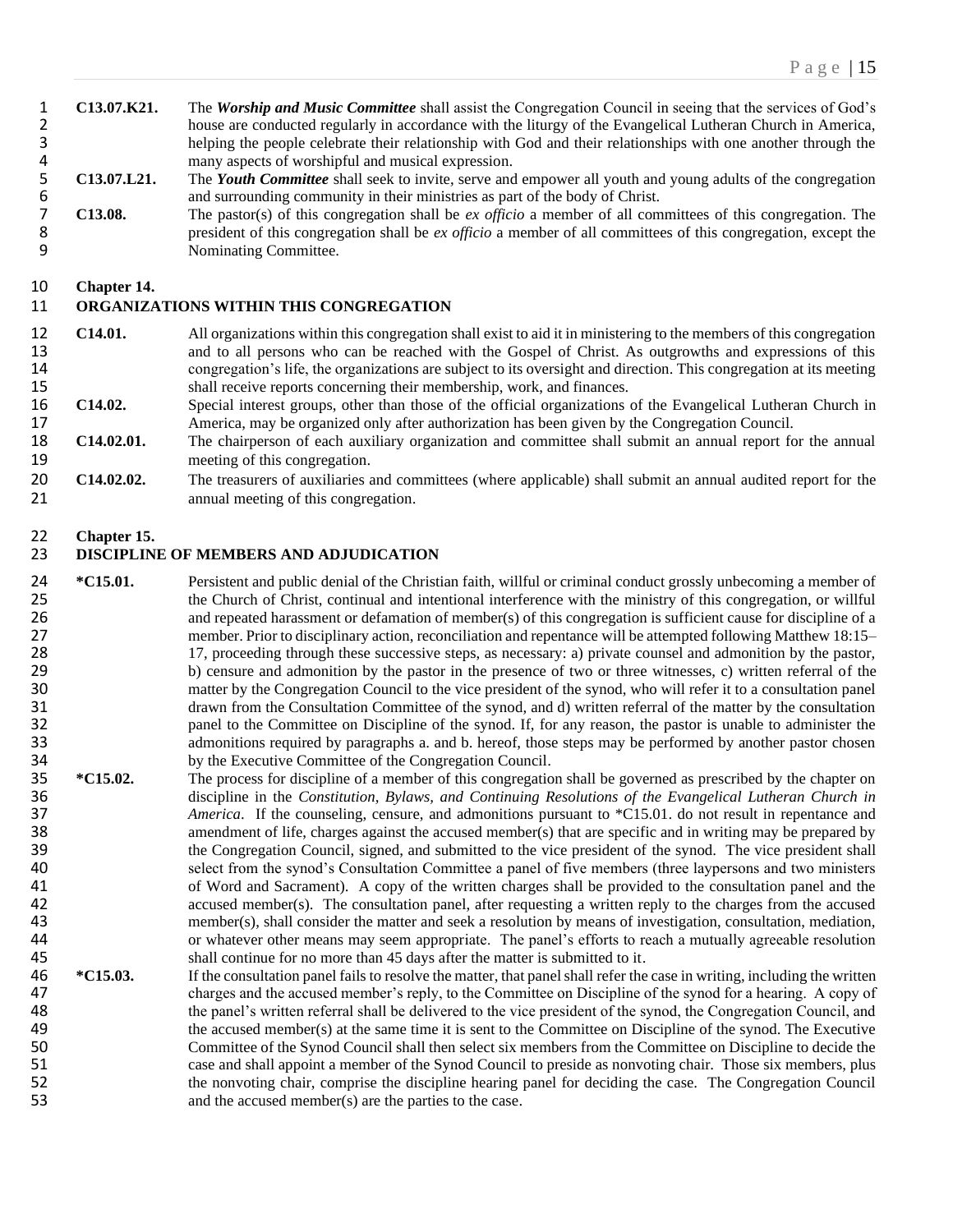| 1<br>2                                             | *C15.04.                         | The discipline hearing panel shall commence and conduct the disciplinary hearing in accordance with the<br>provisions governing discipline of congregation members prescribed in the Constitution, Bylaws, and                                                                                                                                                                                                                                                                                                                                                                                                                                                                                                                                                                                                                                                                                                                                                      |
|----------------------------------------------------|----------------------------------|---------------------------------------------------------------------------------------------------------------------------------------------------------------------------------------------------------------------------------------------------------------------------------------------------------------------------------------------------------------------------------------------------------------------------------------------------------------------------------------------------------------------------------------------------------------------------------------------------------------------------------------------------------------------------------------------------------------------------------------------------------------------------------------------------------------------------------------------------------------------------------------------------------------------------------------------------------------------|
| 3<br>4<br>5<br>6<br>7<br>8<br>9<br>10<br>11        | $*C15.05.$                       | Continuing Resolutions of the Evangelical Lutheran Church in America.<br>By the vote of at least two-thirds of the members of the discipline hearing panel who are present and voting,<br>one of the following disciplinary sanctions can be imposed:<br>suspension from the privileges of congregation membership for a designated period of time;<br>a.<br>suspension from the privileges of congregation membership until the pastor and Congregation Council<br>$\mathbf b$ .<br>receive evidence, satisfactory to them, of repentance and amendment of life;<br>termination of membership in this congregation; or<br>c.<br>termination of membership in this congregation and exclusion from the church property and from all<br>d.<br>congregation activities.                                                                                                                                                                                               |
| 12<br>13<br>14<br>15                               | *C15.06.                         | The written decision of the discipline hearing panel shall be sent to the vice president of the synod, the accused<br>member(s), and the Congregation Council as required by the Constitution, Bylaws, and Continuing Resolutions<br>of the Evangelical Lutheran Church in America. The decision of the discipline hearing panel shall be<br>implemented by the Congregation Council and recorded in the minutes of the next council meeting.                                                                                                                                                                                                                                                                                                                                                                                                                                                                                                                       |
| 16<br>17                                           | *C15.07.                         | No member of this congregation shall be subject to discipline a second time for offenses that a discipline hearing<br>panel has heard previously and decided pursuant to this chapter.                                                                                                                                                                                                                                                                                                                                                                                                                                                                                                                                                                                                                                                                                                                                                                              |
| 18                                                 | *C15.08.                         | <b>Adjudication</b>                                                                                                                                                                                                                                                                                                                                                                                                                                                                                                                                                                                                                                                                                                                                                                                                                                                                                                                                                 |
| 19<br>20<br>21<br>22<br>23<br>24<br>25<br>26<br>27 | *C15.09.                         | When there is disagreement between or among factions within this congregation on a substantive issue which<br>cannot be resolved by the parties, members of this congregation may petition the synod bishop for consultation<br>after informing the president of this congregation of their intent to do so. The synod bishop shall seek a timely<br>resolution of the dispute. If the issue relates directly to the pastor, the bishop may begin the process in †S14.18.d.<br>In all other matters, if the bishop's consultation fails to resolve the issue, the bishop shall refer the matter to the<br>Consultation Committee of the synod, which shall undertake efforts to find an appropriate solution. If the<br>Consultation Committee's efforts fail to resolve the dispute, the entire matter shall be referred to the Synod<br>Council for adjudication by whatever process the Council deems necessary. The Synod Council's decision shall<br>be final. |
|                                                    |                                  |                                                                                                                                                                                                                                                                                                                                                                                                                                                                                                                                                                                                                                                                                                                                                                                                                                                                                                                                                                     |
| 28<br>29                                           | Chapter 16.<br><b>AMENDMENTS</b> |                                                                                                                                                                                                                                                                                                                                                                                                                                                                                                                                                                                                                                                                                                                                                                                                                                                                                                                                                                     |
| 30<br>31<br>32<br>33<br>34<br>35<br>36             | *C16.01.                         | Unless provision *C16.04. is applicable, those sections of this constitution that are not required, in accord with<br>the Model Constitution for Congregations of the Evangelical Lutheran Church in America, may be amended in<br>the following manner. Amendments may be proposed by at least thirty (30) voting members or by the<br>Congregation Council. Proposals must be filed in writing with the Congregation Council 60 days before formal<br>consideration by this congregation at a regular or special Congregation Meeting called for that purpose. The<br>Congregation Council shall notify this congregation's members of the proposal together with the council's<br>recommendations at least 30 days in advance of the meeting. Notification may take place by mail or electronic                                                                                                                                                                  |
| 37<br>38                                           | *C16.02.                         | means, as permitted by state law.<br>An amendment to this constitution, proposed under *C16.01., shall:                                                                                                                                                                                                                                                                                                                                                                                                                                                                                                                                                                                                                                                                                                                                                                                                                                                             |
| 39                                                 |                                  | be approved at any legally called meeting of this congregation by a majority vote of those voting members<br>a.                                                                                                                                                                                                                                                                                                                                                                                                                                                                                                                                                                                                                                                                                                                                                                                                                                                     |
| 40                                                 |                                  | present and voting;                                                                                                                                                                                                                                                                                                                                                                                                                                                                                                                                                                                                                                                                                                                                                                                                                                                                                                                                                 |
| 41<br>42                                           |                                  | be ratified without change at the next regular meeting of this congregation held pursuant to C10.01 by a<br>b.<br>two-thirds vote of those voting members present and voting; and                                                                                                                                                                                                                                                                                                                                                                                                                                                                                                                                                                                                                                                                                                                                                                                   |
| 43                                                 |                                  | have the effective date included in the resolution <sup>1</sup> and noted in the constitution.<br>c.                                                                                                                                                                                                                                                                                                                                                                                                                                                                                                                                                                                                                                                                                                                                                                                                                                                                |
| 44                                                 | *C16.03.                         | Any amendments to this constitution that result from the processes provided in *C16.01. and *C16.02. shall be                                                                                                                                                                                                                                                                                                                                                                                                                                                                                                                                                                                                                                                                                                                                                                                                                                                       |
| 45                                                 |                                  | sent by the secretary of this congregation to the synod. The synod shall notify this congregation of its decision                                                                                                                                                                                                                                                                                                                                                                                                                                                                                                                                                                                                                                                                                                                                                                                                                                                   |
| 46                                                 |                                  | to approve or disapprove the proposed changes; the changes shall go into effect upon notification that the synod                                                                                                                                                                                                                                                                                                                                                                                                                                                                                                                                                                                                                                                                                                                                                                                                                                                    |
| 47                                                 |                                  | has approved them.                                                                                                                                                                                                                                                                                                                                                                                                                                                                                                                                                                                                                                                                                                                                                                                                                                                                                                                                                  |
| 48<br>49                                           | *C16.04.                         | This constitution may be amended to bring any section into conformity with a section or sections, either required<br>or not required, of the Model Constitution for Congregations of the Evangelical Lutheran Church in America                                                                                                                                                                                                                                                                                                                                                                                                                                                                                                                                                                                                                                                                                                                                     |
| 50                                                 |                                  | as most recently amended by the Churchwide Assembly. Such amendments may be approved by a majority                                                                                                                                                                                                                                                                                                                                                                                                                                                                                                                                                                                                                                                                                                                                                                                                                                                                  |
| 51                                                 |                                  | vote of those voting members present and voting at any legally called meeting of this congregation without                                                                                                                                                                                                                                                                                                                                                                                                                                                                                                                                                                                                                                                                                                                                                                                                                                                          |
| 52                                                 |                                  | presentation at a prior meeting of this congregation, provided that the Congregation Council has submitted by                                                                                                                                                                                                                                                                                                                                                                                                                                                                                                                                                                                                                                                                                                                                                                                                                                                       |
| 53<br>54                                           |                                  | mail or electronic means, as permitted by state law, notice to this congregation of such an amendment or<br>amendments, together with the council's recommendations, at least 30 days prior to the meeting. Upon the                                                                                                                                                                                                                                                                                                                                                                                                                                                                                                                                                                                                                                                                                                                                                |

*Such an effective date must be stated in relation to the requirements of \*C16.03. to allow time for synod review of the amendment.*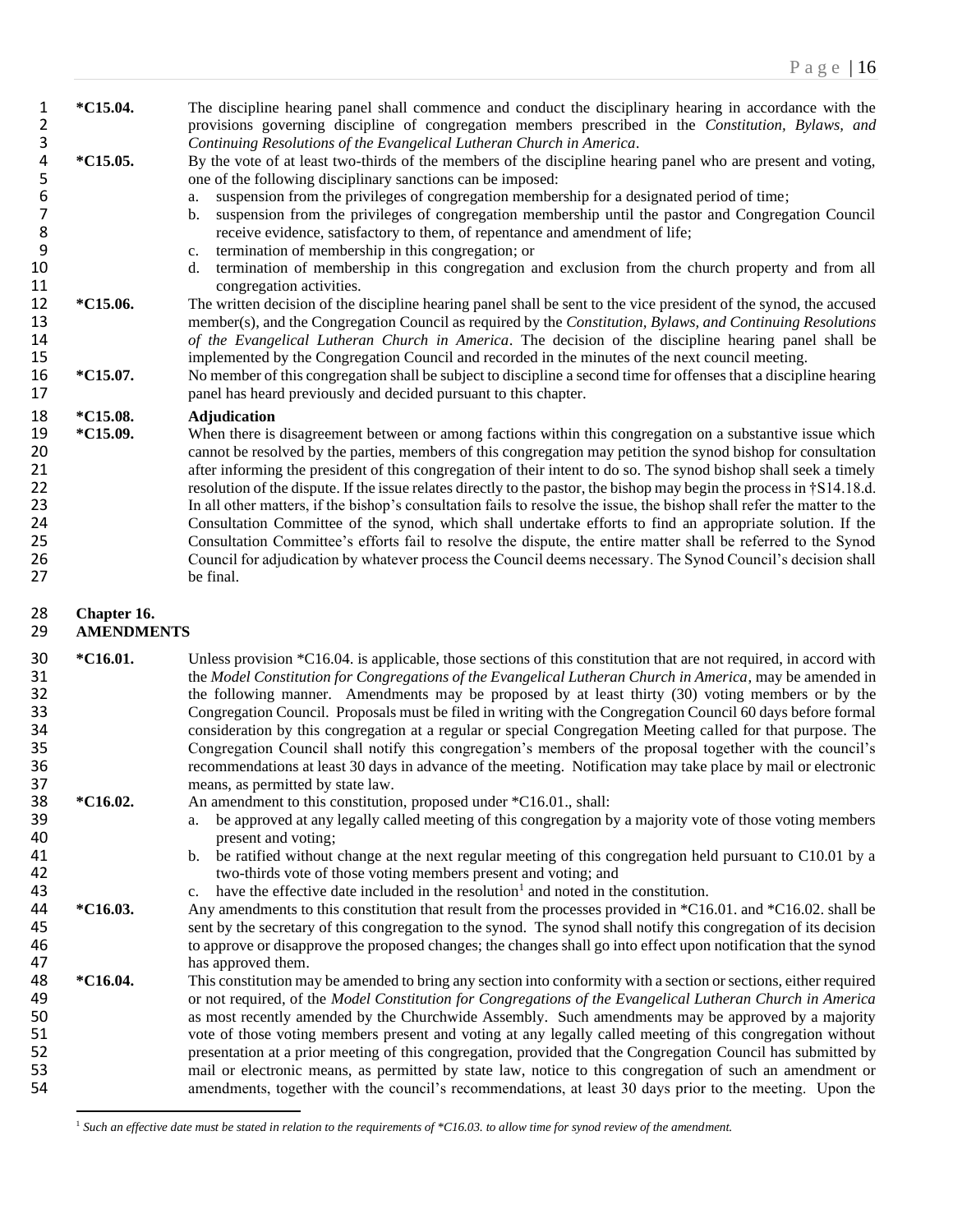| 1<br>$\overline{2}$<br>3         |                                       | request of at least two (2) voting members of this congregation, the Congregation Council shall submit such<br>notice. Following the adoption of an amendment, the secretary of this congregation shall submit a copy thereof<br>to the synod. Such provisions shall become effective immediately following a vote of approval.                                                                                                                                                                                                                                                                                                                                                      |
|----------------------------------|---------------------------------------|--------------------------------------------------------------------------------------------------------------------------------------------------------------------------------------------------------------------------------------------------------------------------------------------------------------------------------------------------------------------------------------------------------------------------------------------------------------------------------------------------------------------------------------------------------------------------------------------------------------------------------------------------------------------------------------|
| 4<br>5                           | Chapter 17.<br><b>BYLAWS</b>          |                                                                                                                                                                                                                                                                                                                                                                                                                                                                                                                                                                                                                                                                                      |
| 6<br>7<br>8<br>9<br>10           | *C17.01.<br>*C17.02.<br>*C17.03.      | This congregation may adopt bylaws. No bylaw may conflict with this constitution.<br>Bylaws may be adopted or amended at any legally called meeting of this congregation with a quorum present<br>by a two-thirds vote of those voting members present and voting.<br>Changes to the bylaws may be proposed by any voting member, provided that such additions or amendments<br>be submitted in writing to the Congregation Council at least 60 days before a regular or special Congregation                                                                                                                                                                                        |
| 11<br>12<br>13<br>14             | $*C17.04.$                            | Meeting called for that purpose. The Congregation Council shall notify this congregation's members of the<br>proposal with the council's recommendations at least 30 days in advance of the Congregation Meeting.<br>Notification may take place by mail or electronic means, as permitted by state law.<br>Adopted or amended bylaws shall be sent by the secretary of this congregation to the synod.                                                                                                                                                                                                                                                                              |
| 15<br>16                         | Chapter 18.                           | <b>CONTINUING RESOLUTIONS</b>                                                                                                                                                                                                                                                                                                                                                                                                                                                                                                                                                                                                                                                        |
| 17<br>18                         | *C18.01.                              | This congregation in a legally called meeting or the Congregation Council may enact continuing resolutions.<br>Such continuing resolutions may not conflict with the constitution or bylaws of this congregation.                                                                                                                                                                                                                                                                                                                                                                                                                                                                    |
| 19<br>20                         | *C18.02.                              | Continuing resolutions shall be enacted or amended by a majority vote of a meeting of this congregation or a<br>two-thirds vote of all voting members of the Congregation Council.                                                                                                                                                                                                                                                                                                                                                                                                                                                                                                   |
| 21                               | *C18.03.                              | Adopted or amended continuing resolutions shall be sent by the secretary of this congregation to the synod.                                                                                                                                                                                                                                                                                                                                                                                                                                                                                                                                                                          |
| 22<br>23                         | Chapter 19.<br><b>INDEMNIFICATION</b> |                                                                                                                                                                                                                                                                                                                                                                                                                                                                                                                                                                                                                                                                                      |
| 24<br>25<br>26<br>27<br>28       | *C19.01.                              | Consistent with the provisions of the laws under which this congregation is incorporated, this congregation may<br>adopt provisions providing indemnification for each person who, by reason of the fact that such person is or<br>was a Congregation Council member, officer, employee, agent, or other member of any committee of this<br>congregation, was or is threatened to be made a party to any threatened, pending, or completed civil, criminal,<br>administrative, arbitration, or investigative proceeding.                                                                                                                                                             |
| 29<br>30                         | Chapter 20.<br>PARISH AUTHORIZATION   |                                                                                                                                                                                                                                                                                                                                                                                                                                                                                                                                                                                                                                                                                      |
| 31<br>32<br>33<br>34<br>35<br>36 | *C20.01.                              | This congregation may unite with one or more other congregations recognized by the synod named in *C6.01.<br>to form a parish. Except as provided in *C20.02. and *C20.03., a written agreement, developed in consultation<br>with the synod and approved by the voting members of each congregation participating in the parish, shall<br>specify the powers and responsibilities that have been delegated to the Parish Council. The Parish Agreement<br>shall identify which congregation of the parish issues calls on behalf of the member congregations or shall<br>establish a process for identifying which congregation issues calls on behalf of the member congregations. |
| 37<br>38<br>39<br>40<br>41<br>42 | *C20.02.                              | One congregation of a parish shall issue a call on behalf of the member congregations to a minister of Word<br>and Sacrament or a candidate for the roster of Ministers of Word and Sacrament who has been recommended<br>by the synod bishop to serve the congregations of the parish. Such a call shall be approved prior to issuance by<br>a two-thirds vote at a congregational meeting of each congregation forming the parish. If any congregation of<br>the parish should fail to approve the call, the other congregations of the parish shall have the right to terminate<br>the parish agreement.                                                                          |
| 43                               | $*C20.03.$                            | One congregation of a parish may issue a call on behalf of the member congregations to a minister of Word and                                                                                                                                                                                                                                                                                                                                                                                                                                                                                                                                                                        |

- 44 Service or a candidate for the roster of Ministers of Word and Service who has been recommended by the synod<br>45 bishop to serve the congregations of the parish. Such a call shall be approved prior to issuance by a two-t 45 bishop to serve the congregations of the parish. Such a call shall be approved prior to issuance by a two-thirds<br>46 vote at a congregational meeting of each congregation forming the parish. If any congregation of the pa 46 vote at a congregational meeting of each congregation forming the parish. If any congregation of the parish<br>47 should fail to approve the call, the other congregations of the parish shall have the right to terminate the 47 should fail to approve the call, the other congregations of the parish shall have the right to terminate the parish agreement. 48 agreement.<br>49 \*C20.04. Any one of
- **\*C20.04.** Any one of the congregations of the parish may terminate their relationship with the pastor as provided in  $\frac{1}{1}$  S14.18.d. of the synod constitution of the synod named in  $\frac{1}{1}$  SC.01. In such case, the o †S14.18.d. of the synod constitution of the synod named in \*C6.01. In such case, the other congregation(s) of the same parish shall have the right to terminate the parish agreement.